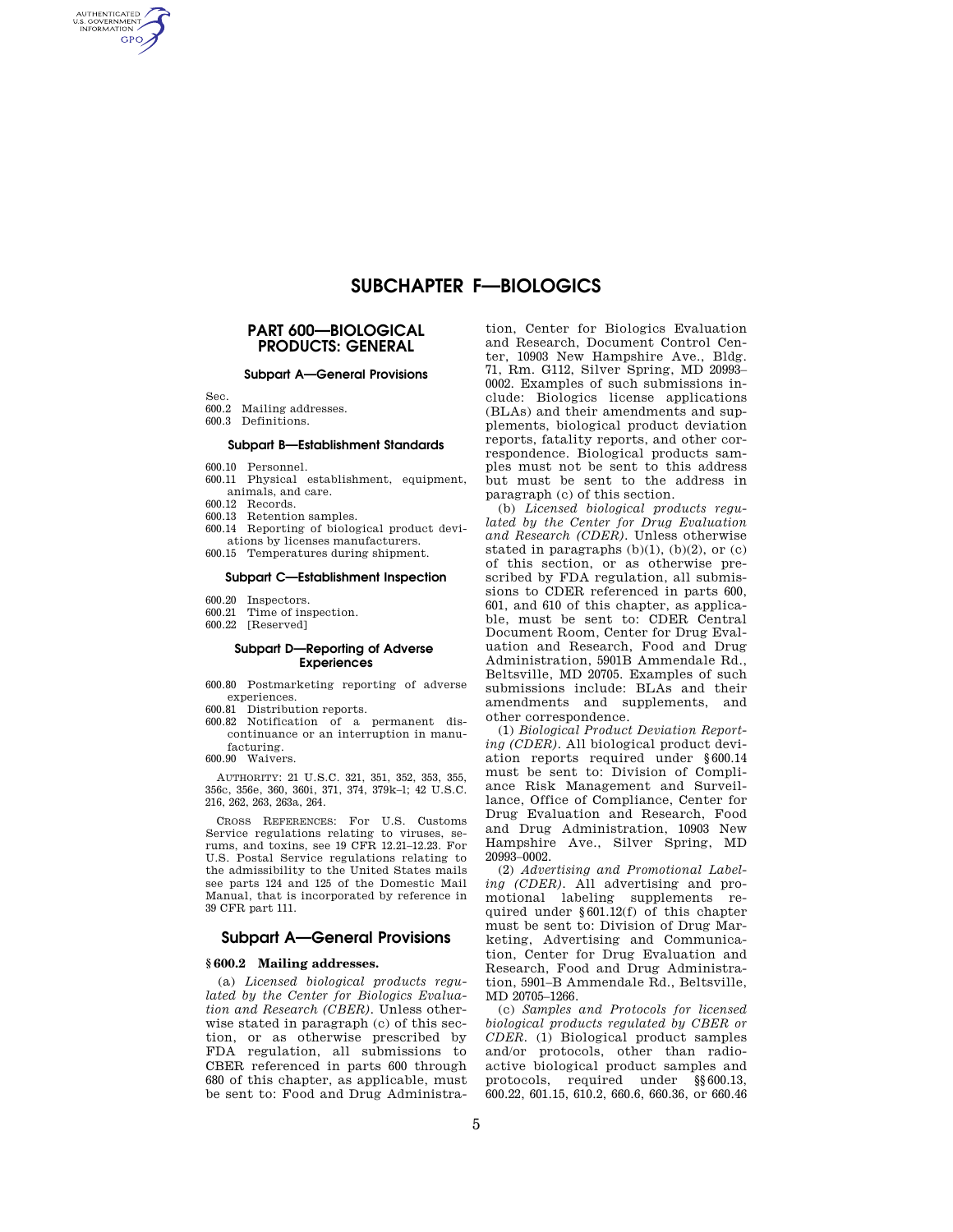## **§ 600.3 21 CFR Ch. I (4–1–20 Edition)**

of this chapter must be sent by courier service to: Food and Drug Administration, Center for Biologics Evaluation and Research, ATTN: Sample Custodian, 10903 New Hampshire Ave., Bldg. 75, Rm. G707, Silver Spring, MD 20993– 0002. The protocol(s) may be placed in the box used to ship the samples to CBER. A cover letter should not be included when submitting the protocol with the sample unless it contains pertinent information affecting the release of the lot.

(2) Radioactive biological products required under §610.2 of this chapter must be sent by courier service to: Food and Drug Administration, Center for Biologics Evaluation and Research, ATTN: Sample Custodian, c/o White Oak Radiation Safety Program, 10903 New Hampshire Ave., Bldg. 52–72, Rm. G406A, Silver Spring, MD 20993–0002.

(d) Address information for submissions to CBER and CDER other than those listed in parts 600 through 680 of this chapter are included directly in the applicable regulations.

(e) Obtain updated mailing address information for biological products<br>regulated by CBER at *http://* regulated *www.fda.gov/BiologicsBloodVaccines/default.htm*, or for biological products regulated by CDER at *http:// www.fda.gov/Drugs/default.htm.* 

[70 FR 14981, Mar. 24, 2005, as amended at 74 FR 13114, Mar. 26, 2009; 78 FR 19585, Apr. 2, 2013; 80 FR 18091, Apr. 3, 2015; 79 FR 33090, June 10, 2014]

#### **§ 600.3 Definitions.**

As used in this subchapter:

(a) *Act* means the Public Health Service Act (58 Stat. 682), approved July 1, 1944.

(b) *Secretary* means the Secretary of Health and Human Services and any other officer or employee of the Department of Health and Human Services to whom the authority involved has been delegated.

(c) *Commissioner of Food and Drugs*  means the Commissioner of the Food and Drug Administration.

(d) *Center for Biologics Evaluation and Research* means Center for Biologics Evaluation and Research of the Food and Drug Administration.

(e) *State* means a State or the District of Columbia, Puerto Rico, or the Virgin Islands.

(f) *Possession* includes among other possessions, Puerto Rico and the Virgin Islands.

(g) *Products* includes biological products and trivalent organic arsenicals.

(h) *Biological product* means a virus, therapeutic serum, toxin, antitoxin, vaccine, blood, blood component or derivative, allergenic product, protein, or analogous product, or arsphenamine or derivative of arsphenamine (or any other trivalent organic arsenic compound), applicable to the prevention, treatment, or cure of a disease or condition of human beings.

(1) A virus is interpreted to be a product containing the minute living cause of an infectious disease and includes but is not limited to filterable viruses, bacteria, rickettsia, fungi, and protozoa.

(2) A therapeutic serum is a product obtained from blood by removing the clot or clot components and the blood cells.

(3) A toxin is a product containing a soluble substance poisonous to laboratory animals or to man in doses of 1 milliliter or less (or equivalent in weight) of the product, and having the property, following the injection of non-fatal doses into an animal, of causing to be produced therein another soluble substance which specifically neutralizes the poisonous substance and which is demonstrable in the serum of the animal thus immunized.

(4) An antitoxin is a product containing the soluble substance in serum or other body fluid of an immunized animal which specifically neutralizes the toxin against which the animal is immune.

(5) A product is analogous:

(i) To a virus if prepared from or with a virus or agent actually or potentially infectious, without regard to the degree of virulence or toxicogenicity of the specific strain used.

(ii) To a therapeutic serum, if composed of whole blood or plasma or containing some organic constituent or product other than a hormone or an amino acid, derived from whole blood, plasma, or serum.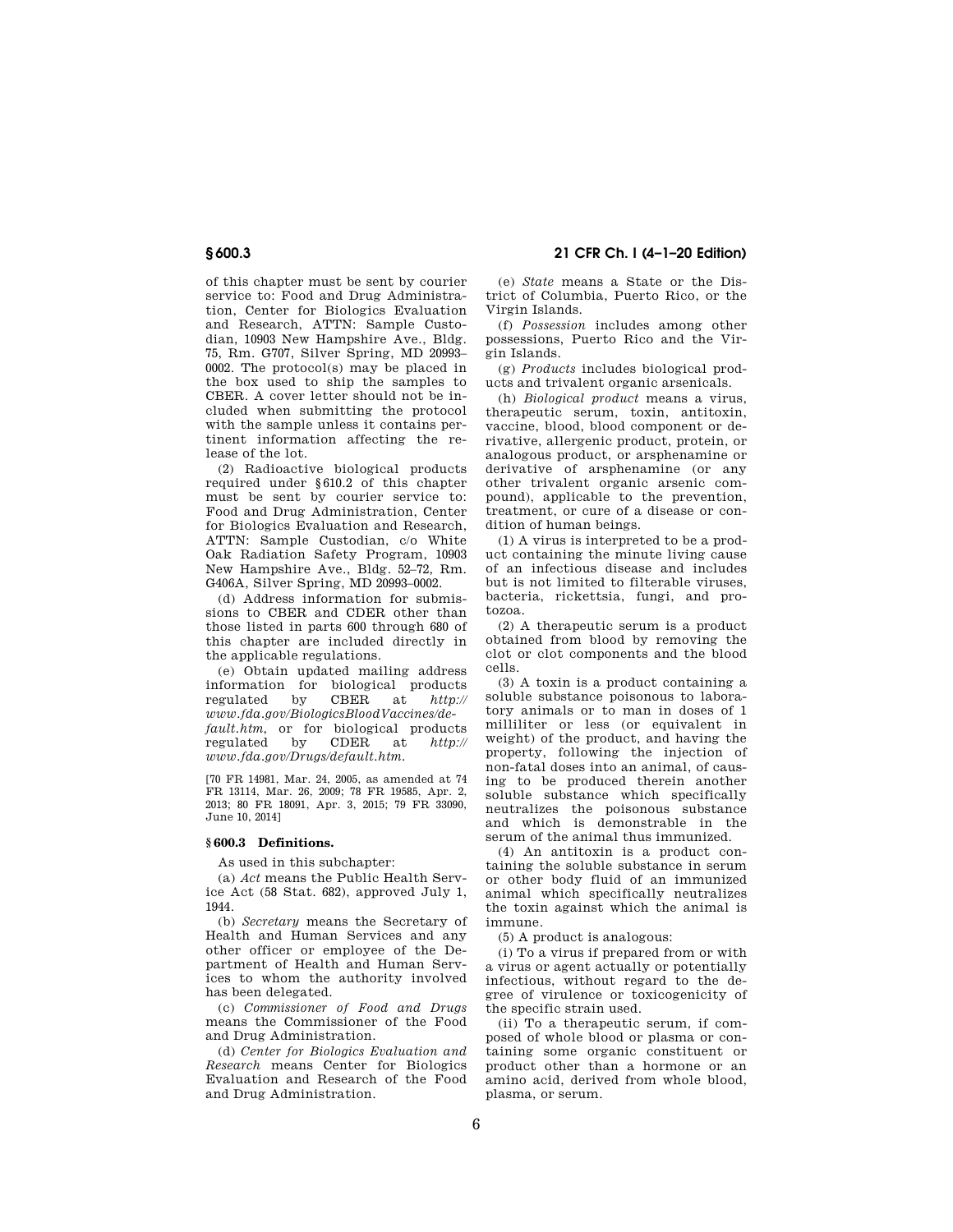(iii) To a toxin or antitoxin, if intended, irrespective of its source of origin, to be applicable to the prevention, treatment, or cure of disease or injuries of man through a specific immune process.

(6) A protein is any alpha amino acid polymer with a specific, defined sequence that is greater than 40 amino acids in size. When two or more amino acid chains in an amino acid polymer are associated with each other in a manner that occurs in nature, the size of the amino acid polymer for purposes of this paragraph (h)(6) will be based on the total number of amino acids in those chains, and will not be limited to the number of amino acids in a contiguous sequence.

(i) *Trivalent organic arsenicals* means arsphenamine and its derivatives (or any other trivalent organic arsenic compound) applicable to the prevention, treatment, or cure of diseases or injuries of man.

(j) A product is deemed *applicable to the prevention, treatment, or cure of diseases or injuries of man* irrespective of the mode of administration or application recommended, including use when intended through administration or application to a person as an aid in diagnosis, or in evaluating the degree of susceptibility or immunity possessed by a person, and including also any other use for purposes of diagnosis if the diagnostic substance so used is prepared from or with the aid of a biological product.

(k) *Proper name,* as applied to a product, means the name designated in the license for use upon each package of the product.

(l) *Dating period* means the period beyond which the product cannot be expected beyond reasonable doubt to yield its specific results.

(m) *Expiration date* means the calendar month and year, and where applicable, the day and hour, that the dating period ends.

(n) The word *standards* means specifications and procedures applicable to an establishment or to the manufacture or release of products, which are prescribed in this subchapter or established in the biologics license application designed to insure the continued safety, purity, and potency of such products.

(o) The word *continued* as applied to the safety, purity and potency of products is interpreted to apply to the dating period.

(p) The word *safety* means the relative freedom from harmful effect to persons affected, directly or indirectly, by a product when prudently administered, taking into consideration the character of the product in relation to the condition of the recipient at the time.

(q) The word *sterility* is interpreted to mean freedom from viable contaminating microorganisms, as determined by the tests conducted under §610.12 of this chapter.

(r) *Purity* means relative freedom from extraneous matter in the finished product, whether or not harmful to the recipient or deleterious to the product. *Purity* includes but is not limited to relative freedom from residual moisture or other volatile substances and pyrogenic substances.

(s) The word *potency* is interpreted to mean the specific ability or capacity of the product, as indicated by appropriate laboratory tests or by adequately controlled clinical data obtained through the administration of the product in the manner intended, to effect a given result.

(t) *Manufacturer* means any legal person or entity engaged in the manufacture of a product subject to license under the act; ''Manufacturer'' also includes any legal person or entity who is an applicant for a license where the applicant assumes responsibility for compliance with the applicable product and establishment standards.

(u) *Manufacture* means all steps in propagation or manufacture and preparation of products and includes but is not limited to filling, testing, labeling, packaging, and storage by the manufacturer.

(v) *Location* includes all buildings, appurtenances, equipment and animals used, and personnel engaged by a manufacturer within a particular area designated by an address adequate for identification.

(w) *Establishment* has the same meaning as ''facility'' in section 351 of the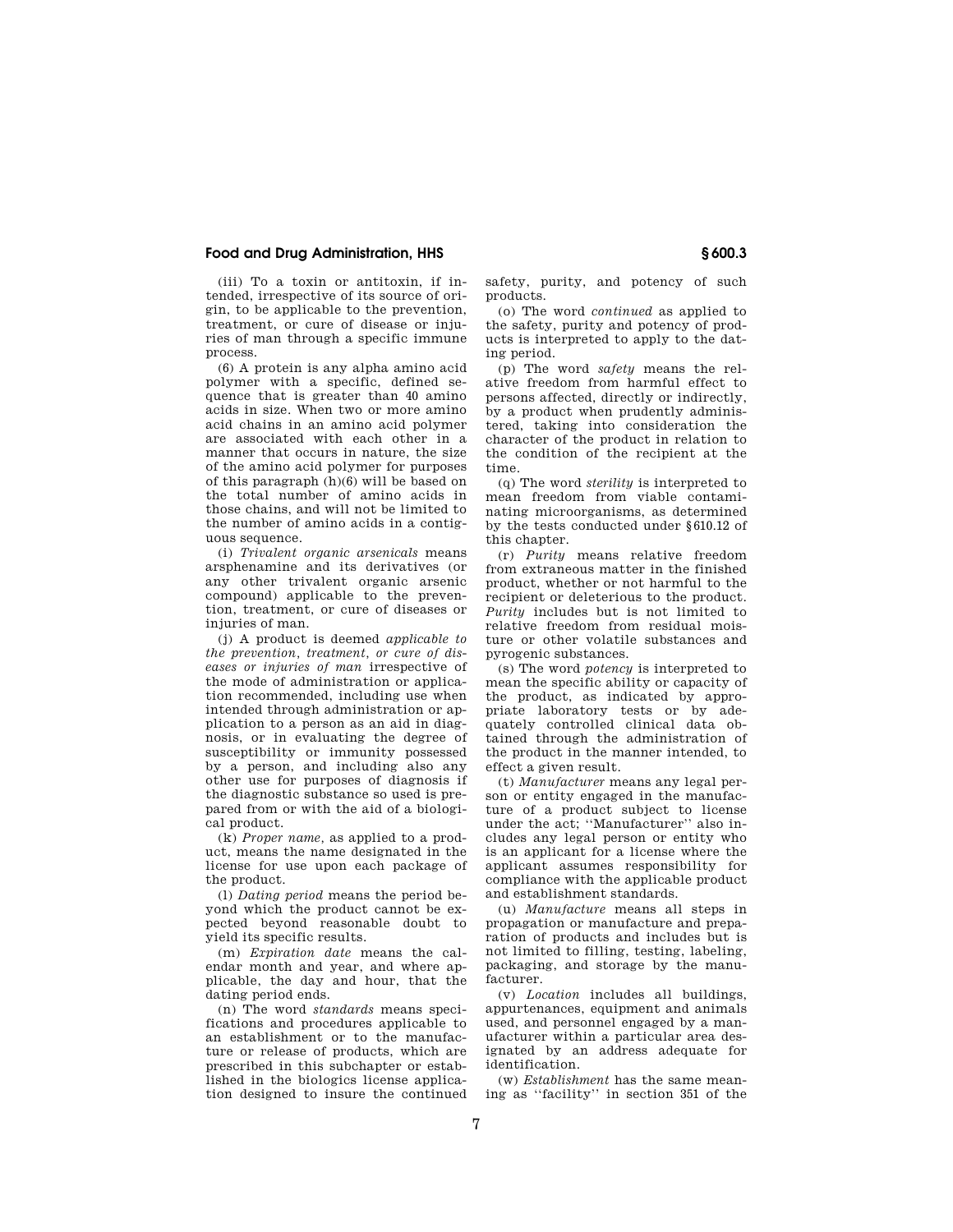**§ 600.3 21 CFR Ch. I (4–1–20 Edition)** 

Public Health Service Act and includes all locations.

(x) *Lot* means that quantity of uniform material identified by the manufacturer as having been thoroughly mixed in a single vessel.

(y) A *filling* refers to a group of final containers identical in all respects, which have been filled with the same product from the same bulk lot without any change that will affect the integrity of the filling assembly.

(z) *Process* refers to a manufacturing step that is performed on the product itself which may affect its safety, purity or potency, in contrast to such manufacturing steps which do not affect intrinsically the safety, purity or potency of the product.

(aa) *Selling agent* or *distributor* means any person engaged in the unrestricted distribution, other than by sale at retail, of products subject to license.

(bb) *Container* (referred to also as ''final container'') is the immediate unit, bottle, vial, ampule, tube, or other receptacle containing the product as distributed for sale, barter, or exchange.

(cc) *Package* means the immediate carton, receptacle, or wrapper, including all labeling matter therein and thereon, and the contents of the one or more enclosed containers. If no package, as defined in the preceding sentence, is used, the container shall be deemed to be the package.

(dd) *Label* means any written, printed, or graphic matter on the container or package or any such matter clearly visible through the immediate carton, receptacle, or wrapper.

(ee) *Radioactive biological product*  means a biological product which is labeled with a radionuclide or intended solely to be labeled with a radionuclide.

(ff) *Amendment* is the submission of information to a pending license application or supplement, to revise or modify the application as originally submitted.

(gg) *Supplement* is a request to approve a change in an approved license application.

(hh) *Distributed* means the biological product has left the control of the licensed manufacturer.

(ii) *Control* means having responsibility for maintaining the continued safety, purity, and potency of the product and for compliance with applicable product and establishment standards, and for compliance with current good manufacturing practices.

(jj) *Assess the effects of the change*, as used in §601.12 of this chapter, means to evaluate the effects of a manufacturing change on the identity, strength, quality, purity, and potency of a product as these factors may relate to the safety or effectiveness of the product.

(kk) *Specification*, as used in §601.12 of this chapter, means the quality standard (i.e., tests, analytical procedures, and acceptance criteria) provided in an approved application to confirm the quality of products, intermediates, raw materials, reagents, components, inprocess materials, container closure systems, and other materials used in the production of a product. For the purpose of this definition, *acceptance criteria* means numerical limits, ranges, or other criteria for the tests described.

(ll) *Complete response letter* means a written communication to an applicant from FDA usually describing all of the deficiencies that the agency has identified in a biologics license application or supplement that must be satisfactorily addressed before it can be approved.

(mm) *Resubmission* means a submission by the biologics license applicant or supplement applicant of all materials needed to fully address all deficiencies identified in the complete response letter. A biologics license application or supplement for which FDA issued a complete response letter, but which was withdrawn before approval and later submitted again, is not a resubmission.

[38 FR 32048, Nov. 20, 1973, as amended at 40 FR 31313, July 25, 1975; 55 FR 11014, Mar. 26, 1990; 61 FR 24232, May 14, 1996; 62 FR 39901, July 24, 1997; 64 FR 56449, Oct. 20, 1999; 65 FR 66634, Nov. 7, 2000; 69 FR 18766, Apr. 8, 2004; 70 FR 14982, Mar. 24, 2005; 73 FR 39610, July 10, 2008; 77 FR 26174, May 3, 2012; 85 FR 10063, Feb. 21, 2020]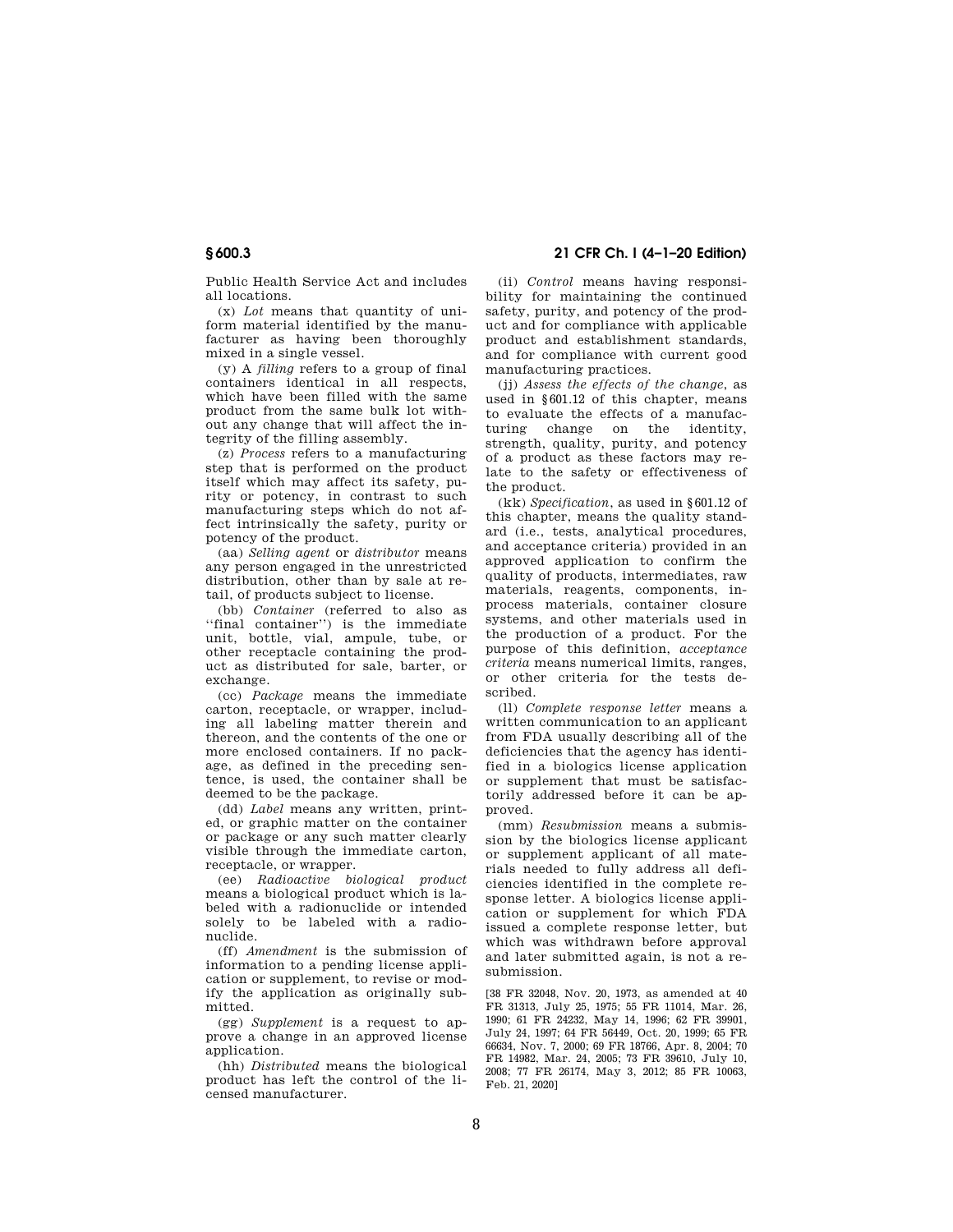## **Subpart B—Establishment Standards**

## **§ 600.10 Personnel.**

(a) [Reserved]

(b) *Personnel.* Personnel shall have capabilities commensurate with their assigned functions, a thorough understanding of the manufacturing operations which they perform, the necessary training and experience relating to individual products, and adequate information concerning the application of the pertinent provisions of this subchapter to their respective functions. Personnel shall include such professionally trained persons as are necessary to insure the competent performance of all manufacturing processes.

(c) *Restrictions on personnel*—(1) *Specific duties.* Persons whose presence can affect adversely the safety and purity of a product shall be excluded from the room where the manufacture of a product is in progress.

(2) *Sterile operations.* Personnel performing sterile operations shall wear clean or sterilized protective clothing and devices to the extent necessary to protect the product from contamination.

(3) *Pathogenic viruses and spore-forming organisms.* Persons working with viruses pathogenic for man or with spore-forming microorganisms, and persons engaged in the care of animals or animal quarters, shall be excluded from areas where other products are manufactured, or such persons shall change outer clothing, including shoes, or wear protective covering prior to entering such areas.

(4) *Live vaccine work areas.* Persons may not enter a live vaccine processing area after having worked with other infectious agents in any other laboratory during the same working day. Only persons actually concerned with propagation of the culture, production of the vaccine, and unit maintenance, shall be allowed in live vaccine processing areas when active work is in progress. Casual visitors shall be excluded from such units at all times and all others having business in such areas shall be admitted only under supervision. Street clothing, including shoes, shall be replaced or covered by suitable laboratory clothing before entering a live vaccine processing unit. Persons caring for animals used in the manufacture of live vaccines shall be excluded from other animal quarters and from contact with other animals during the same working day.

[38 FR 32048, Nov. 20, 1973, as amended at 49 FR 23833, June 8, 1984; 55 FR 11014, Mar. 26, 1990; 62 FR 53538, Oct. 15, 1997; 68 FR 75119, Dec. 30, 2003]

#### **§ 600.11 Physical establishment, equipment, animals, and care.**

(a) *Work areas.* All rooms and work areas where products are manufactured or stored shall be kept orderly, clean, and free of dirt, dust, vermin and objects not required for manufacturing. Precautions shall be taken to avoid clogging and back-siphonage of drainage systems. Precautions shall be taken to exclude extraneous infectious agents from manufacturing areas. Work rooms shall be well lighted and ventilated. The ventilation system shall be arranged so as to prevent the dissemination of microorganisms from one manufacturing area to another and to avoid other conditions unfavorable to the safety of the product. Filling rooms, and other rooms where open, sterile operations are conducted, shall be adequate to meet manufacturing needs and such rooms shall be constructed and equipped to permit thorough cleaning and to keep air-borne contaminants at a minimum. If such rooms are used for other purposes, they shall be cleaned and prepared prior to use for sterile operations. Refrigerators, incubators and warm rooms shall be maintained at temperatures within applicable ranges and shall be free of extraneous material which might affect the safety of the product.

(b) *Equipment.* Apparatus for sterilizing equipment and the method of operation shall be such as to insure the destruction of contaminating microorganisms. The effectiveness of the sterilization procedure shall be no less than that achieved by an attained temperature of 121.5 °C maintained for 20 minutes by saturated steam or by an attained temperature of 170 °C maintained for 2 hours with dry heat. Processing and storage containers, filters, filling apparatus, and other pieces of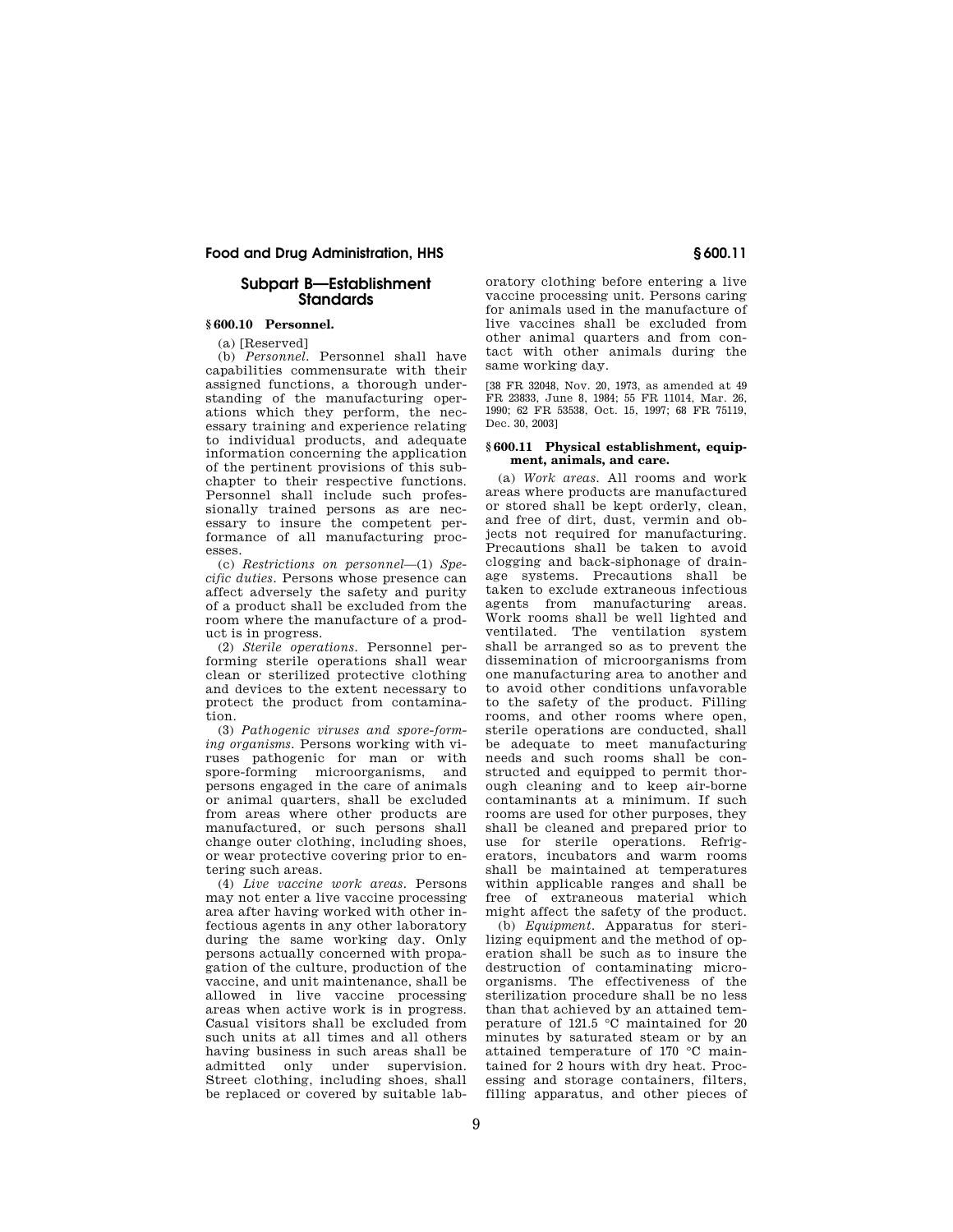apparatus and accessory equipment, including pipes and tubing, shall be designed and constructed to permit thorough cleaning and, where possible, inspection for cleanliness. All surfaces that come in contact with products shall be clean and free of surface solids, leachable contaminants, and other materials that will hasten the deterioration of the product or otherwise render it less suitable for the intended use. For products for which sterility is a factor, equipment shall be sterile, unless sterility of the product is assured by subsequent procedures.

(c) *Laboratory and bleeding rooms.*  Rooms used for the processing of products, including bleeding rooms, shall be effectively fly-proofed and kept free of flies and vermin. Such rooms shall be so constructed as to insure freedom from dust, smoke and other deleterious substances and to permit thorough cleaning and disinfection. Rooms for animal injection and bleeding, and rooms for smallpox vaccine animals, shall be disinfected and be provided with the necessary water, electrical and other services.

(d) *Animal quarters and stables.* Animal quarters, stables and food storage areas shall be of appropriate construction, fly-proofed, adequately lighted and ventilated, and maintained in a clean, vermin-free and sanitary condition. No manure or refuse shall be stored as to permit the breeding of flies on the premises, nor shall the establishment be located in close proximity to off-property manure or refuse storage capable of engendering fly breeding.

(e) *Restrictions on building and equipment use*—(1) *Work of a diagnostic nature.* Laboratory procedures of a clinical diagnostic nature involving materials that may be contaminated, shall not be performed in space used for the manufacture of products except that manufacturing space which is used only occasionally may be used for diagnostic work provided spore-forming pathogenic microorganisms are not involved and provided the space is thoroughly cleaned and disinfected before the manufacture of products is resumed.

(2) *Spore-forming organisms for supplemental sterilization procedure control test.* 

## **§ 600.11 21 CFR Ch. I (4–1–20 Edition)**

Spore-forming organisms used as an additional control in sterilization procedures may be introduced into areas used for the manufacture of products, only for the purposes of the test and only immediately before use for such purposes: *Provided,* That (i) the organism is not pathogenic for man or animals and does not produce pyrogens or toxins, (ii) the culture is demonstrated to be pure, (iii) transfer of test cultures to culture media shall be limited to the sterility test area or areas designated for work with spore-forming organisms, (iv) each culture be labeled with the name of the microorganism and the statement ''Caution: microbial spores. See directions for storage, use and disposition.'', and (v) the container of each culture is designed to withstand handling without breaking.

(3) *Work with spore-forming microorganisms.* (i) Manufacturing processes using spore-forming microorganisms conducted in a multiproduct manufacturing site must be performed under appropriate controls to prevent contamination of other products and areas within the site. Prevention of spore contamination can be achieved by using a separate dedicated building or by using process containment if manufacturing is conducted in a multiproduct manufacturing building. All product and personnel movement between the area where the spore-forming microorganisms are manufactured and other manufacturing areas must be conducted under conditions that will prevent the introduction of spores into other areas of the facility.

(ii) If process containment is employed in a multiproduct manufacturing area, procedures must be in place to demonstrate adequate removal of the spore-forming microorganism(s) from the manufacturing area for subsequent manufacture of other products. These procedures must provide for adequate removal or decontamination of the spore-forming microorganisms on and within manufacturing equipment, facilities, and ancillary room items as well as the removal of disposable or product dedicated items from the manufacturing area. Environmental monitoring specific for the spore-forming microorganism(s) must be conducted in adjacent areas during manufacturing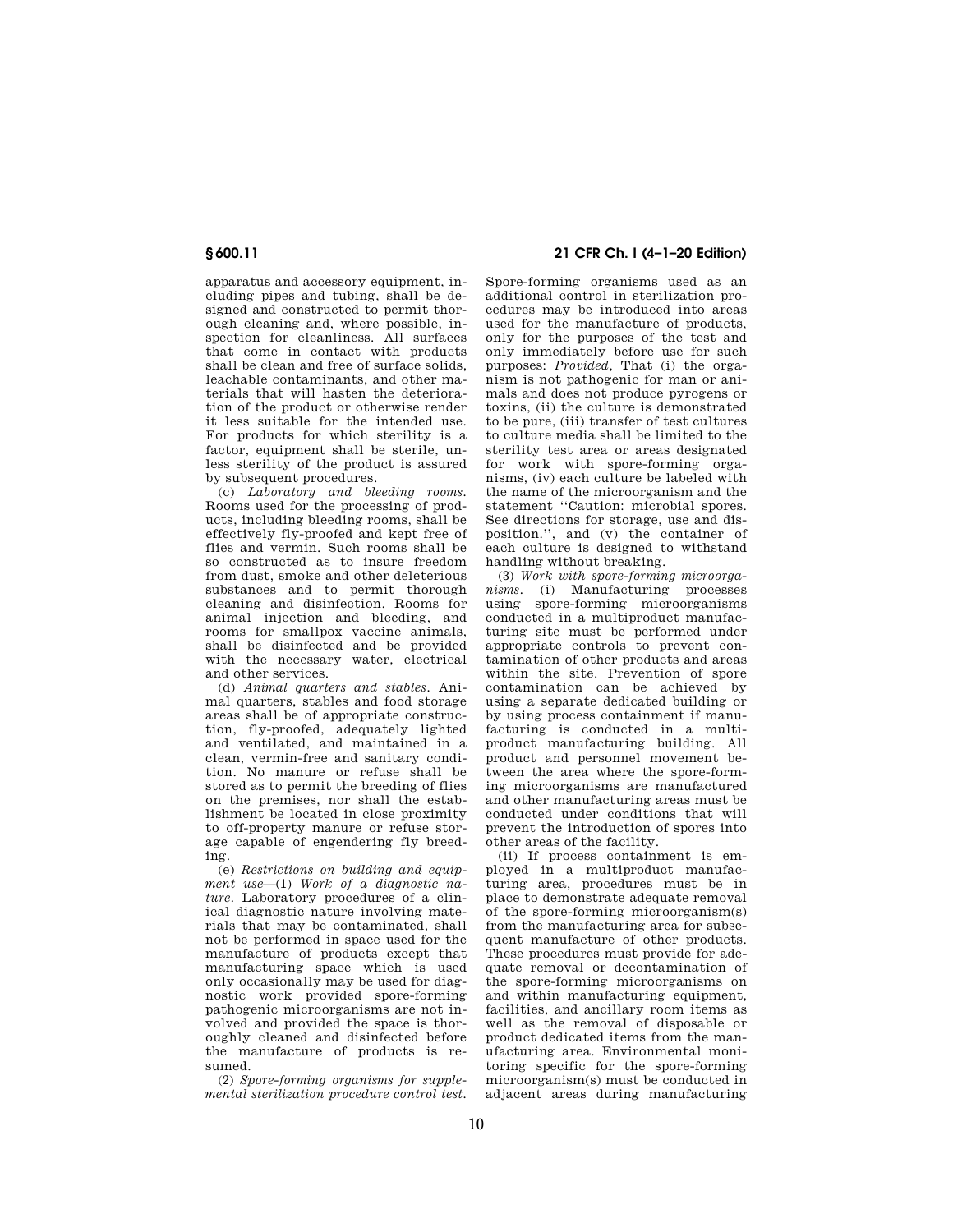operations and in the manufacturing area after completion of cleaning and decontamination.

(4) *Live vaccine processing.* Live vaccine processing must be performed under appropriate controls to prevent cross contamination of other products and other manufacturing areas within the building. Appropriate controls must include, at a minimum:

(i)(A) Using a dedicated manufacturing area that is either in a separate building, in a separate wing of a building, or in quarters at the blind end of a corridor and includes adequate space and equipment for all processing steps up to, but not including, filling into final containers; and

(B) Not conducting test procedures that potentially involve the presence of microorganisms other than the vaccine strains or the use of tissue culture cell lines other than primary cultures in space used for processing live vaccine; or

(ii) If manufacturing is conducted in a multiproduct manufacturing building or area, using procedural controls, and where necessary, process containment. Process containment is deemed to be necessary unless procedural controls are sufficient to prevent cross contamination of other products and other manufacturing areas within the building. Process containment is a system designed to mechanically isolate equipment or an area that involves manufacturing using live vaccine organisms. All product, equipment, and personnel movement between distinct live vaccine processing areas and between live vaccine processing areas and other manufacturing areas, up to, but not including, filling in final containers, must be conducted under conditions that will prevent cross contamination of other products and manufacturing areas within the building, including the introduction of live vaccine organisms into other areas. In addition, written procedures and effective processes must be in place to adequately remove or decontaminate live vaccine organisms from the manufacturing area and equipment for subsequent manufacture of other products. Written procedures must be in place for verification that processes to remove

or decontaminate live vaccine organisms have been followed.

(5) *Equipment and supplies—contamination.* Equipment and supplies used in work on or otherwise exposed to any pathogenic or potentially pathogenic agent shall be kept separated from equipment and supplies used in the manufacture of products to the extent necessary to prevent cross-contamination.

(f) *Animals used in manufacture*—(1) *Care of animals used in manufacturing.*  Caretakers and attendants for animals used for the manufacture of products shall be sufficient in number and have adequate experience to insure adequate care. Animal quarters and cages shall be kept in sanitary condition. Animals on production shall be inspected daily to observe response to production procedures. Animals that become ill for reasons not related to production shall be isolated from other animals and shall not be used for production until recovery is complete. Competent veterinary care shall be provided as needed.

(2) *Quarantine of animals*—(i) *General.*  No animal shall be used in processing unless kept under competent daily inspection and preliminary quarantine for a period of at least 7 days before use, or as otherwise provided in this subchapter. Only healthy animals free from detectable communicable diseases shall be used. Animals must remain in overt good health throughout the quarantine periods and particular care shall be taken during the quarantine periods to reject animals of the equine genus which may be infected with glanders and animals which may be infected with tuberculosis.

(ii) *Quarantine of monkeys.* In addition to observing the pertinent general quarantine requirements, monkeys used as a source of tissue in the manufacture of vaccine shall be maintained in quarantine for at least 6 weeks prior to use, except when otherwise provided in this part. Only monkeys that have reacted negatively to tuberculin at the start of the quarantine period and again within 2 weeks prior to use shall be used in the manufacture of vaccine. Due precaution shall be taken to prevent cross-infection from any infected or potentially infected monkeys on the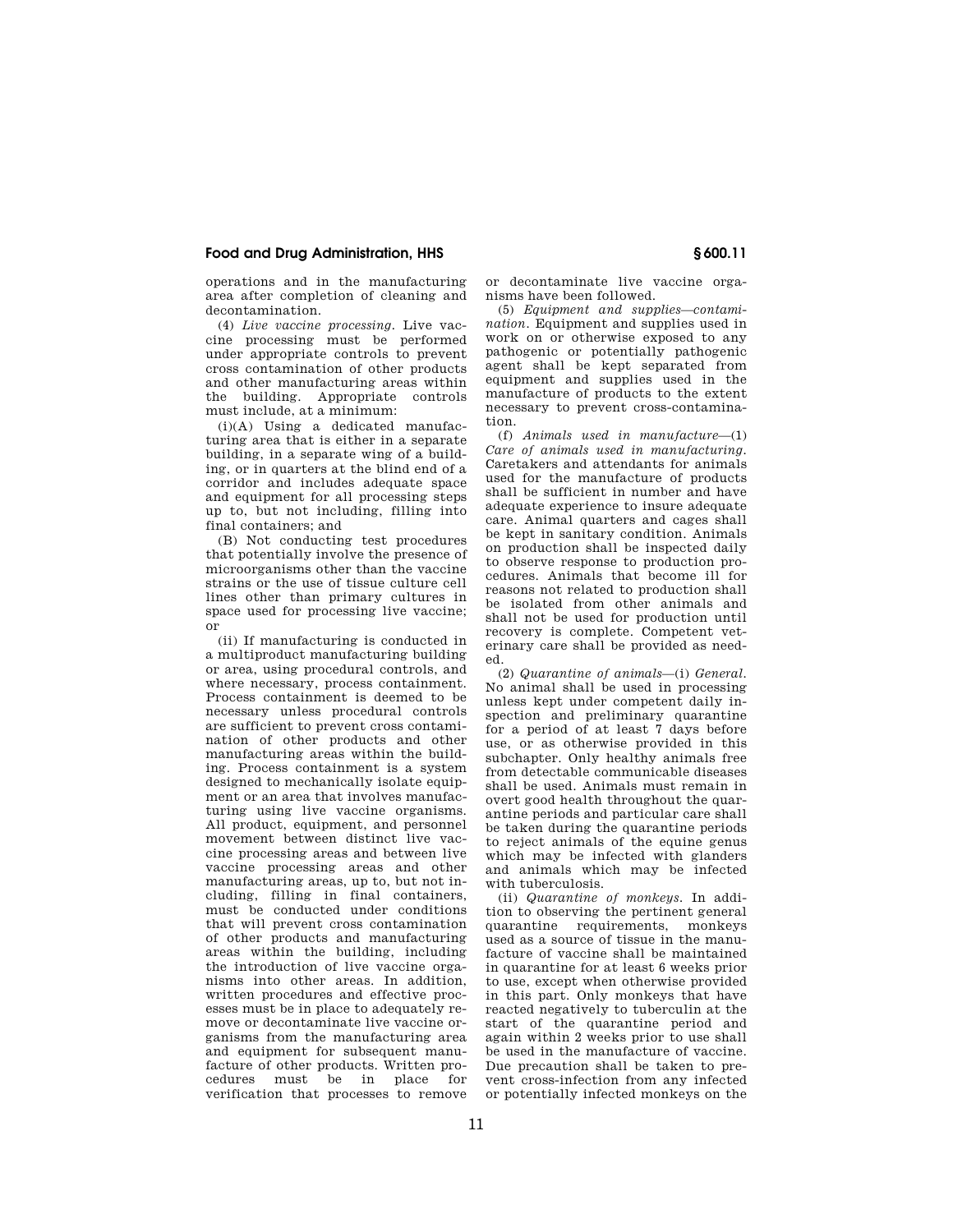premises. Monkeys to be used in the manufacture of a live vaccine shall be maintained throughout the quarantine period in cages closed on all sides with solid materials except the front which shall be screened, with no more than two monkeys housed in one cage. Cage mates shall not be interchanged.

(3) *Immunization against tetanus.*  Horses and other animals susceptible to tetanus, that are used in the processing steps of the manufacture of biological products, shall be treated adequately to maintain immunity to tetanus.

(4) *Immunization and bleeding of animals used as a source of products.* Toxins or other nonviable antigens administered in the immunization of animals used in the manufacture of products shall be sterile. Viable antigens, when so used, shall be free of contaminants, as determined by appropriate tests prior to use. Injections shall not be made into horses within 6 inches of bleeding site. Horses shall not be bled for manufacturing purposes while showing persistent general reaction or local reaction near the site of bleeding. Blood shall not be used if it was drawn within 5 days of injecting the animals with viable microorganisms. Animals shall not be bled for manufacturing purposes when they have an intercurrent disease. Blood intended for use as a source of a biological product shall be collected in clean, sterile vessels. When the product is intended for use by injection, such vessels shall also be pyrogen-free.

(5) [Reserved]

(6) *Reporting of certain diseases.* In cases of actual or suspected infection with foot and mouth disease, glanders, tetanus, anthrax, gas gangrene, equine infectious anemia; equine encephalomyelitis, or any of the pock diseases among animals intended for use or used in the manufacture of products, the manufacturer shall immediately notify the Director, Center for Biologics Evaluation and Research or the Director, Center for Drug Evaluation and Research (see mailing addresses in  $§600.2(a)$  or (b)).

(7) *Monkeys used previously for experimental or test purposes.* Monkeys that have been used previously for experimental or test purposes with live

**§ 600.11 21 CFR Ch. I (4–1–20 Edition)** 

microbiological agents shall not be used as a source of kidney tissue for the manufacture of vaccine. Except as provided otherwise in this subchapter, monkeys that have been used previously for other experimental or test purposes may be used as a source of kidney tissue upon their return to a normal condition, provided all quarantine requirements have been met.

(8) *Necropsy examination of monkeys.*  Each monkey used in the manufacture of vaccine shall be examined at necropsy under the direction of a qualified pathologist, physician, or veterinarian having experience with diseases of monkeys, for evidence of ill health, particularly for (i) evidence of tuberculosis, (ii) presence of herpes-like lesions, including eruptions or plaques on or around the lips, in the buccal cavity or on the gums, and (iii) signs of conjunctivitis. If there are any such signs or other significant gross pathological lesions, the tissue shall not be used in the manufacture of vaccine.

(g) *Filling procedures.* Filling procedures shall be such as will not affect adversely the safety, purity or potency of the product.

(h) *Containers and closures.* All final containers and closures shall be made of material that will not hasten the deterioration of the product or otherwise render it less suitable for the intended use. All final containers and closures shall be clean and free of surface solids, leachable contaminants and other materials that will hasten the deterioration of the product or otherwise render it less suitable for the intended use. After filling, sealing shall be performed in a manner that will maintain the integrity of the product during the dating period. In addition, final containers and closures for products intended for use by injection shall be sterile and free from pyrogens. Except as otherwise provided in the regulations of this subchapter, final containers for products intended for use by injection shall be colorless and sufficiently transparent to permit visual examination of the contents under normal light. As soon as possible after filling final containers shall be labeled as prescribed in §610.60 *et seq.* of this chapter, except that final containers may be stored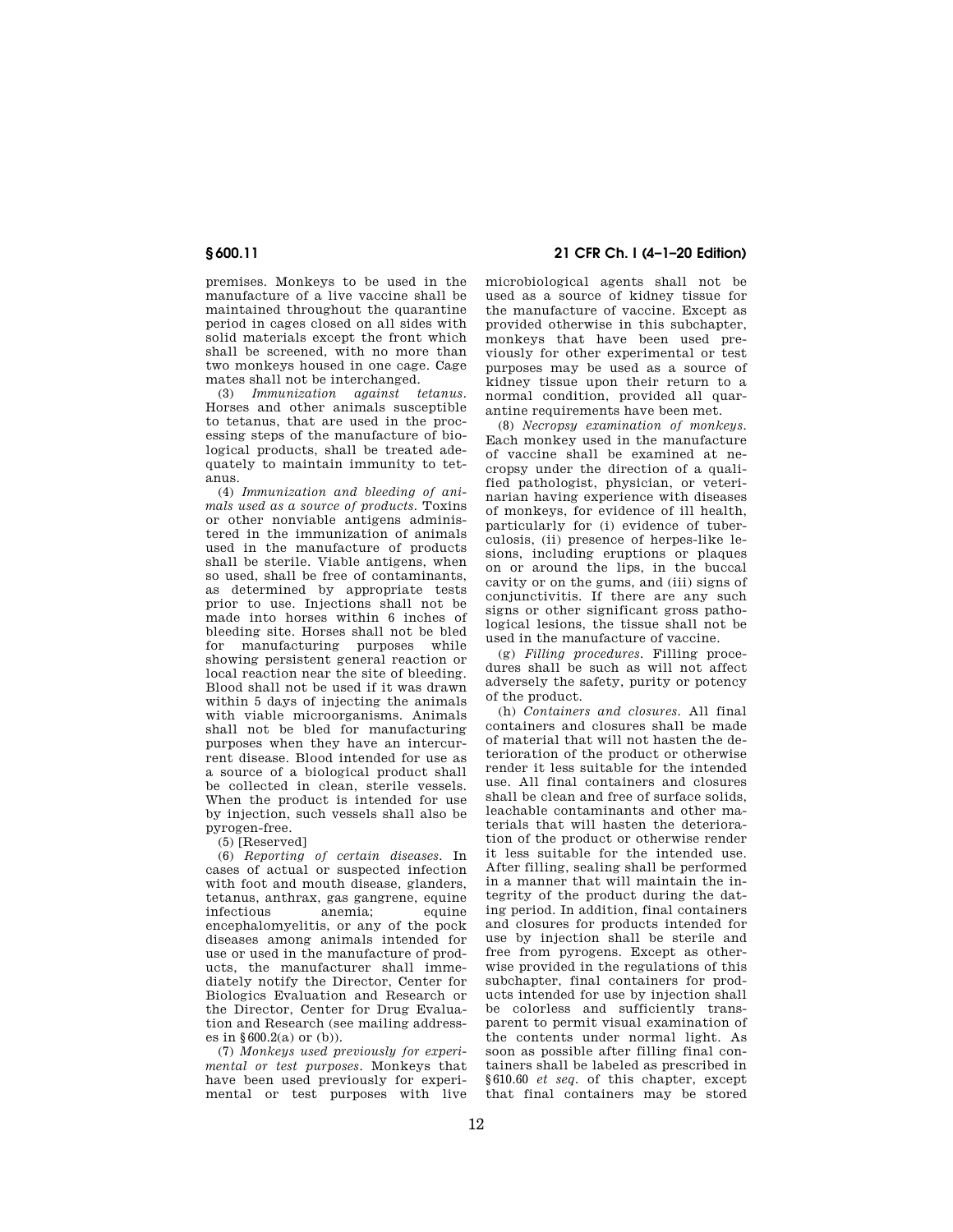without such prescribed labeling provided they are stored in a sealed receptacle labeled both inside and outside with at least the name of the product, the lot number, and the filling identification.

[38 FR 32048, Nov. 20, 1973, as amended at 41 FR 10428, Mar. 11, 1976; 49 FR 23833, June 8, 1984; 55 FR 11013, Mar. 26, 1990; 68 FR 75119, Dec. 30, 2003; 70 FR 14982, Mar. 24, 2005; 72 FR 59003, Oct. 18, 2007; 80 FR 18092, Apr. 3, 2015]

#### **§ 600.12 Records.**

(a) *Maintenance of records.* Records shall be made, concurrently with the performance, of each step in the manufacture and distribution of products, in such a manner that at any time successive steps in the manufacture and distribution of any lot may be traced by an inspector. Such records shall be legible and indelible, shall identify the person immediately responsible, shall include dates of the various steps, and be as detailed as necessary for clear understanding of each step by one experienced in the manufacture of products.

(b) *Records retention*—(1) *General.*  Records shall be retained for such interval beyond the expiration date as is necessary for the individual product, to permit the return of any clinical report of unfavorable reactions. The retention period shall be no less than five years after the records of manufacture have been completed or six months after the latest expiration date for the individual product, whichever represents a later date.

(2) *Records of recall.* Complete records shall be maintained pertaining to the recall from distribution of any product upon notification by the Director, Center for Biologics Evaluation and Research or the Director, Center for Drug Evaluation and Research, to recall for failure to conform with the standards prescribed in the regulations of this subchapter, because of deterioration of the product or for any other factor by reason of which the distribution of the product would constitute a danger to health.

(3) *Suspension of requirement for retention.* The Director, Center for Biologics Evaluation and Research or the Director, Center for Drug Evaluation and Research, may authorize the suspension of the requirement to retain

records of a specific manufacturing step upon a showing that such records no longer have significance for the purposes for which they were made: *Provided,* That a summary of such records shall be retained.

(c) *Records of sterilization of equipment and supplies.* Records relating to the mode of sterilization, date, duration, temperature and other conditions relating to each sterilization of equipment and supplies used in the processing of products shall be made by means of automatic recording devices or by means of a system of recording which gives equivalent assurance of the accuracy and reliability of the record. Such records shall be maintained in a manner that permits an identification of the product with the particular manufacturing process to which the sterilization relates.

(d) *Animal necropsy records.* A necropsy record shall be kept on each animal from which a biological product has been obtained and which dies or is sacrificed while being so used.

(e) *Records in case of divided manufacturing responsibility.* If two or more establishments participate in the manufacture of a product, the records of each such establishment must show plainly the degree of its responsibility. In addition, each participating manufacturer shall furnish to the manufacturer who prepares the product in final form for sale, barter or exchange, a copy of all records relating to the manufacturing operations performed by such participating manufacturer insofar as they concern the safety, purity and potency of the lots of the product involved, and the manufacturer who prepares the product in final form shall retain a complete record of all the manufacturing operations relating to the product.

[38 FR 32048, Nov. 20, 1973, as amended at 49 FR 23833, June 8, 1984; 55 FR 11013, Mar. 26, 1990; 70 FR 14982, Mar. 24, 2005]

#### **§ 600.13 Retention samples.**

Manufacturers shall retain for a period of at least 6 months after the expiration date, unless a different time period is specified in additional standards, a quantity of representative material of each lot of each product, sufficient for examination and testing for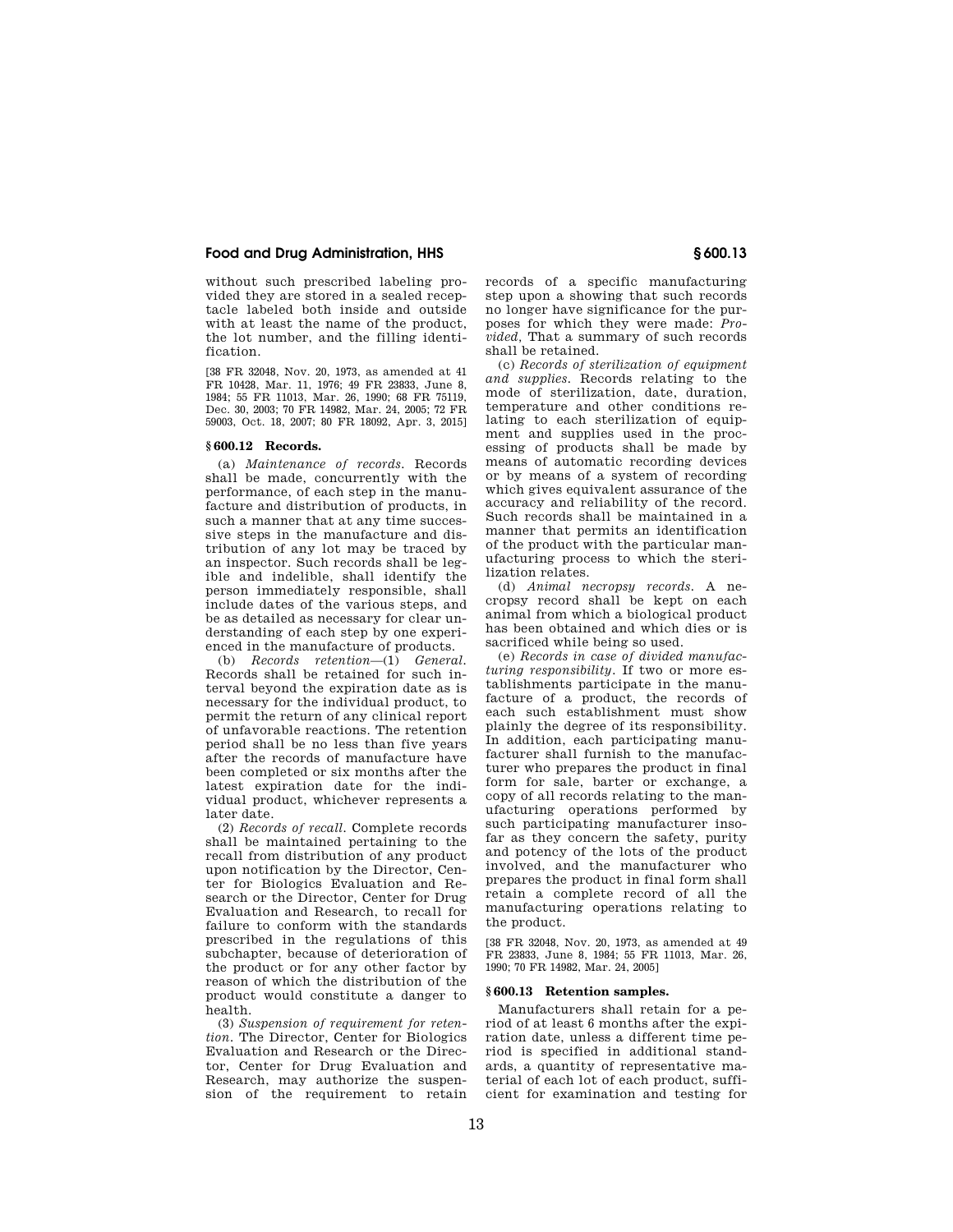safety and potency, except Whole Blood, Cryoprecipitated AHF, Platelets, Red Blood Cells, Plasma, and Source Plasma and Allergenic Products prepared to a physician's prescription. Samples so retained shall be selected at random from either final container material, or from bulk and final containers, provided they include at least one final container as a final package, or package-equivalent of such filling of each lot of the product as intended for distribution. Such sample material shall be stored at temperatures and under conditions which will maintain the identity and integrity of the product. Samples retained as required in this section shall be in addition to samples of specific products required to be submitted to the Center for Biologics Evaluation and Research or the Center for Drug Evaluation and Research (see mailing addresses in §600.2). Exceptions may be authorized by the Director, Center for Biologics Evaluation and Research or the Director, Center for Drug Evaluation and Research, when the lot yields relatively few final containers and when such lots are prepared by the same method in large number and in close succession.

[41 FR 10428, Mar. 11, 1976, as amended at 49 FR 23833, June 8, 1984; 50 FR 4133, Jan. 29, 1985; 55 FR 11013, Mar. 26, 1990; 70 FR 14982, Mar. 24, 2005]

#### **§ 600.14 Reporting of biological product deviations by licensed manufacturers.**

(a) *Who must report under this section?*  (1) You, the manufacturer who holds the biological product license and who had control over the product when the deviation occurred, must report under this section. If you arrange for another person to perform a manufacturing, holding, or distribution step, while the product is in your control, that step is performed under your control. You must establish, maintain, and follow a procedure for receiving information from that person on all deviations, complaints, and adverse events concerning the affected product.

(2) Exceptions:

(i) Persons who manufacture only in vitro diagnostic products that are not subject to licensing under section 351 of the Public Health Service Act do not

**§ 600.14 21 CFR Ch. I (4–1–20 Edition)** 

report biological product deviations for those products under this section but must report in accordance with part 803 of this chapter;

(ii) Persons who manufacture blood and blood components, including licensed manufacturers, unlicensed registered blood establishments, and transfusion services, do not report biological product deviations for those products under this section but must report under §606.171 of this chapter;

(iii) Persons who manufacture Source Plasma or any other blood component and use that Source Plasma or any other blood component in the further manufacture of another licensed biological product must report:

(A) Under §606.171 of this chapter, if a biological product deviation occurs during the manufacture of that Source Plasma or any other blood component; or

(B) Under this section, if a biological product deviation occurs after the manufacture of that Source Plasma or any other blood component, and during manufacture of the licensed biological product.

(b) *What do I report under this section?*  You must report any event, and information relevant to the event, associated with the manufacturing, to include testing, processing, packing, labeling, or storage, or with the holding or distribution, of a licensed biological product, if that event meets all the following criteria:

(1) Either:

(i) Represents a deviation from current good manufacturing practice, applicable regulations, applicable standards, or established specifications that may affect the safety, purity, or potency of that product; or

(ii) Represents an unexpected or unforeseeable event that may affect the safety, purity, or potency of that product; and

(2) Occurs in your facility or another facility under contract with you; and

(3) Involves a distributed biological product.

(c) *When do I report under this section?*  You should report a biological product deviation as soon as possible but you must report at a date not to exceed 45 calendar days from the date you, your agent, or another person who performs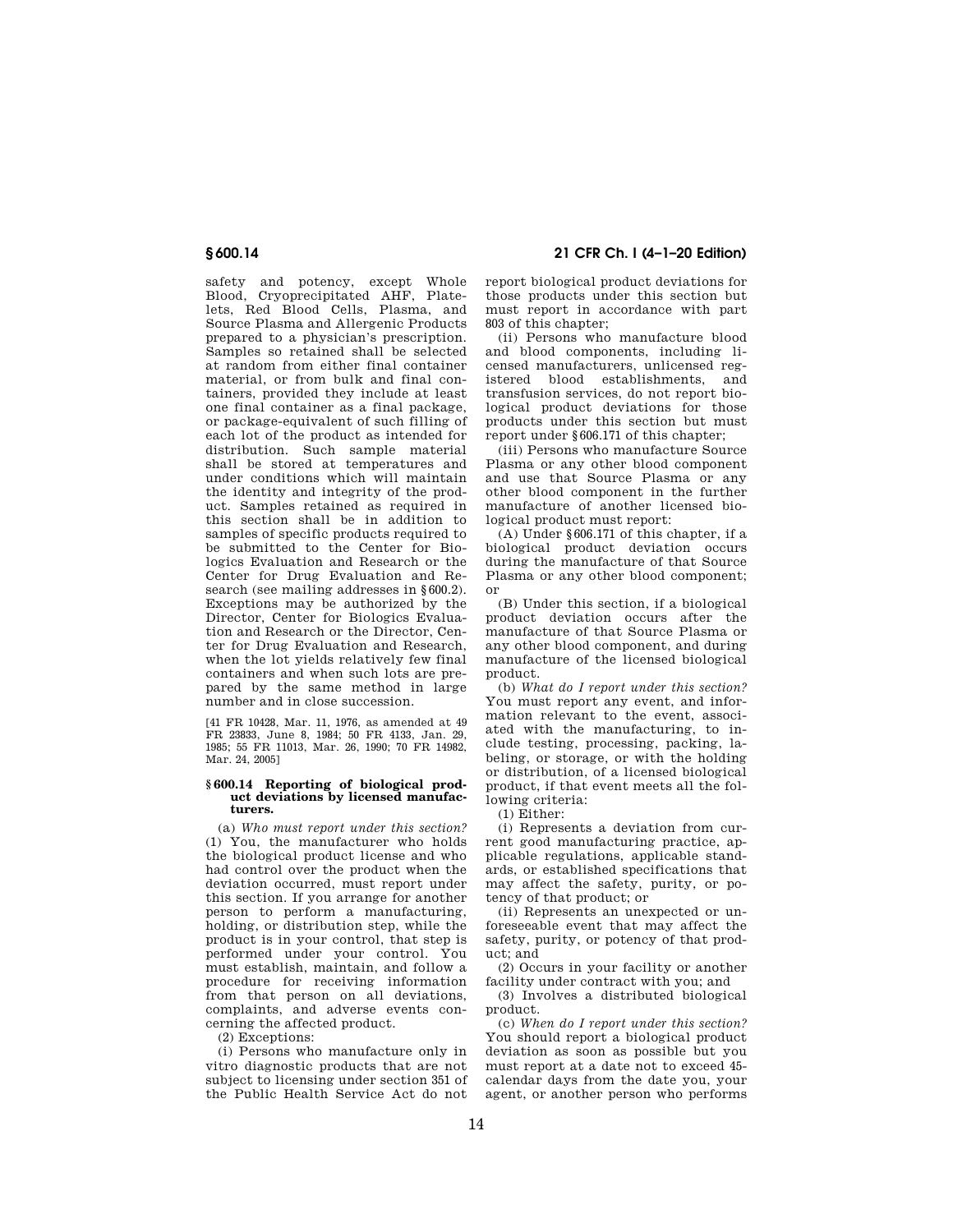a manufacturing, holding, or distribution step under your control, acquire information reasonably suggesting that a reportable event has occurred.

(d) *How do I report under this section*  You must report on Form FDA–3486.

(e) *Where do I report under this section?*  (1) For biological products regulated by the Center for Biologics Evaluation and Research (CBER), send the completed Form FDA 3486 to the CBER Document Control Center (see mailing address in §600.2(a)), or submit electronically using CBER's electronic Web-based application.

(2) For biological products regulated by the Center for Drug Evaluation and Research (CDER), send the completed Form FDA–3486 to the Division of Compliance Risk Management and Surveillance (HFD–330) (see mailing addresses in §600.2). CDER does not currently accept electronic filings.

(3) If you make a paper filing, you should identify on the envelope that a biological product deviation report (BPDR) is enclosed.

(f) *How does this regulation affect other FDA regulations?* This part supplements and does not supersede other provisions of the regulations in this chapter. All biological product deviations, whether or not they are required to be reported under this section, should be investigated in accordance with the applicable provisions of parts 211 and 820 of this chapter.

[65 FR 66634, Nov. 7, 2000, as amended at 70 FR 14982, Mar. 24, 2005; 80 FR 18092, Apr. 3, 2015]

#### **§ 600.15 Temperatures during shipment.**

The following products shall be maintained during shipment at the specified temperatures: (a) *Products.* 

| Product                                        | Temperature                                                                                                  |
|------------------------------------------------|--------------------------------------------------------------------------------------------------------------|
|                                                | $-18$ °C or colder.                                                                                          |
|                                                | 10 °C or colder.                                                                                             |
|                                                | Do.                                                                                                          |
| Measles, Mumps, and Rubella Virus Vaccine Live | Do.                                                                                                          |
|                                                | Do.                                                                                                          |
|                                                | Do.                                                                                                          |
|                                                | Do.                                                                                                          |
|                                                | $-18$ °C or colder.                                                                                          |
|                                                | 1 to 10 $°C$ .                                                                                               |
|                                                | $-18$ °C or colder.                                                                                          |
|                                                | Between 1 and 10 °C if the label indicates storage between 1 and 6                                           |
|                                                | °C, or all reasonable methods to maintain the temperature as close                                           |
|                                                | as possible to a range between 20 and 24 °C, if the label indicates                                          |
|                                                | storage between 20 and 24 °C.                                                                                |
|                                                | Between 1 and 10 °C if the label indicates storage between 1 and 6                                           |
|                                                | °C, or all reasonable methods to maintain the temperature as close                                           |
|                                                | as possible to a range between 20 to 24 $\degree$ C, if the label indicates<br>storage between 20 and 24 °C. |
|                                                | $0 °C$ or colder.                                                                                            |
|                                                | Do.                                                                                                          |
|                                                | Do.                                                                                                          |
|                                                | Do.                                                                                                          |
|                                                | Between 1 and 10 °C.                                                                                         |
|                                                | $-65$ °C or colder.                                                                                          |
| Rubella and Mumps Virus Vaccine Live           | 10 °C or colder.                                                                                             |
|                                                | Do.                                                                                                          |
|                                                | 0 °C or colder.                                                                                              |
|                                                | $-5$ °C or colder.                                                                                           |
|                                                | 10 °C or colder.                                                                                             |
|                                                | Blood that is transported from the collecting facility to the processing                                     |
|                                                | facility shall be transported in an environment capable of continu-                                          |
|                                                | ously cooling the blood toward a temperature range of 1 to 10 °C.                                            |
|                                                | or at a temperature as close as possible to 20 to 24 °C for a period                                         |
|                                                | not to exceed 6 hours. Blood transported from the storage facility                                           |
|                                                | shall be placed in an appropriate environment to maintain a tem-                                             |
|                                                | perature range between 1 to 10 °C during shipment.                                                           |
|                                                | 0 °C or colder.                                                                                              |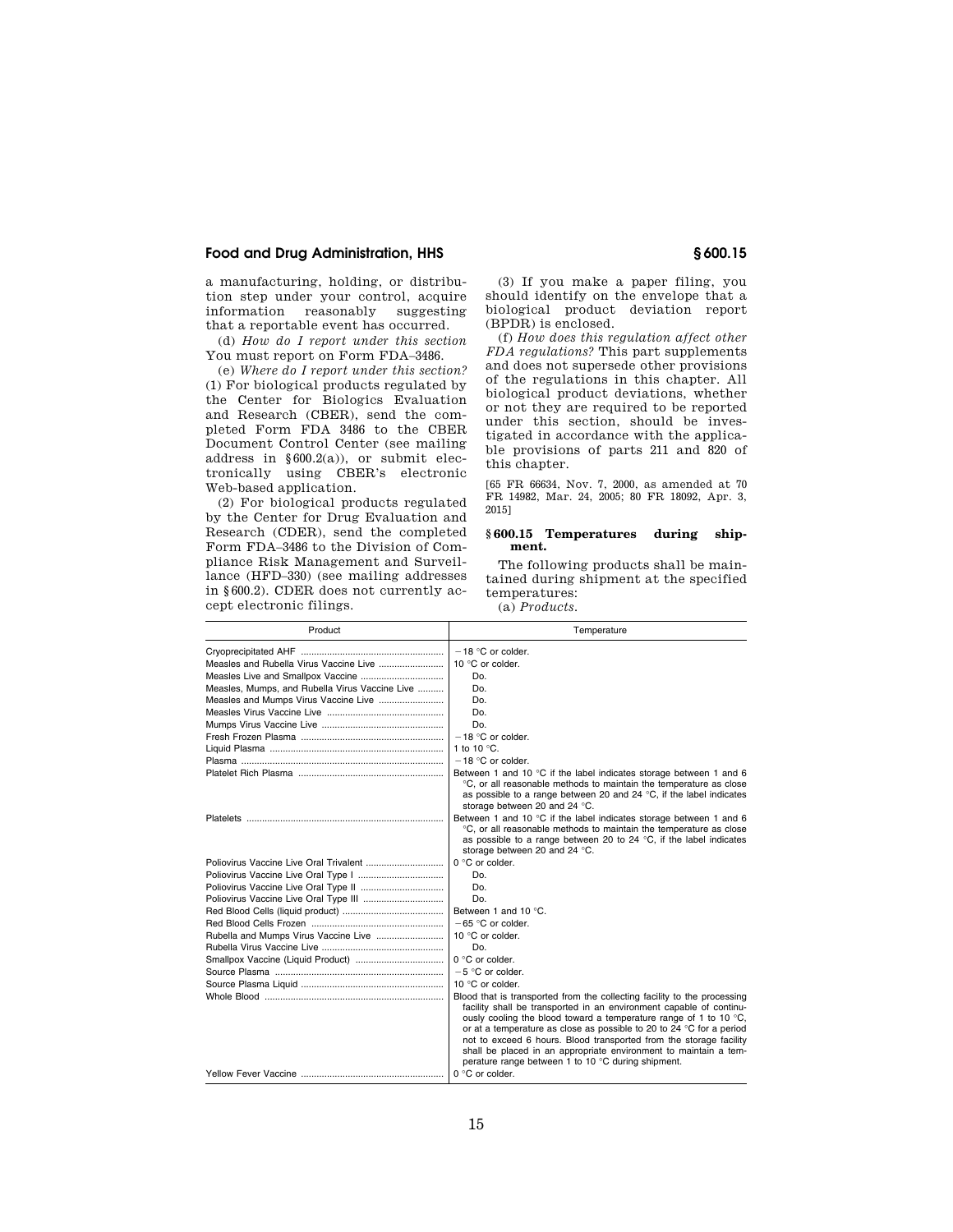(b) *Exemptions.* Exemptions or modifications shall be made only upon written approval, in the form of a supplement to the biologics license application, approved by the Director, Center for Biologics Evaluation and Research.

[39 FR 39872, Nov. 12, 1974, as amended at 49 FR 23833, June 8, 1984; 50 FR 4133, Jan. 29, 1985; 50 FR 9000, Mar. 6, 1985; 55 FR 11013, Mar. 26, 1990; 59 FR 49351, Sept. 28, 1994; 64 FR 56449, Oct. 20, 1999]

## **Subpart C—Establishment Inspection**

#### **§ 600.20 Inspectors.**

Inspections shall be made by an officer of the Food and Drug Administration having special knowledge of the methods used in the manufacture and control of products and designated for such purposes by the Commissioner of Food and Drugs, or by any officer, agent, or employee of the Department of Health and Human Services specifically designated for such purpose by the Secretary.

[38 FR 32048, Nov. 20, 1973]

### **§ 600.21 Time of inspection.**

The inspection of an establishment for which a biologics license application is pending need not be made until the establishment is in operation and is manufacturing the complete product for which a biologics license is desired.

[38 FR 32048, Nov. 20, 1973, as amended at 48 FR 26314, June 7, 1983; 64 FR 56449, Oct. 20, 1999; 84 FR 12508, Apr. 2, 2019]

#### **§ 600.22 [Reserved]**

## **Subpart D—Reporting of Adverse Experiences**

SOURCE: 59 FR 54042, Oct. 27, 1994, unless otherwise noted.

#### **§ 600.80 Postmarketing reporting of adverse experiences.**

(a) *Definitions.* The following definitions of terms apply to this section:

*Adverse experience.* Any adverse event associated with the use of a biological product in humans, whether or not considered product related, including the following: An adverse event occurring in the course of the use of a bio-

## **§ 600.20 21 CFR Ch. I (4–1–20 Edition)**

logical product in professional practice; an adverse event occurring from overdose of the product whether accidental or intentional; an adverse event occurring from abuse of the product; an adverse event occurring from withdrawal of the product; and any failure of expected pharmacological action.

*Blood Component.* As defined in §606.3(c) of this chapter.

*Disability.* A substantial disruption of a person's ability to conduct normal life functions.

*Individual case safety report (ICSR).* A description of an adverse experience related to an individual patient or subject.

*ICSR attachments.* Documents related to the adverse experience described in an ICSR, such as medical records, hospital discharge summaries, or other documentation.

*Life-threatening adverse experience.*  Any adverse experience that places the patient, in the view of the initial reporter, at immediate risk of death from the adverse experience as it occurred, i.e., it does not include an adverse experience that, had it occurred in a more severe form, might have caused death.

*Serious adverse experience.* Any adverse experience occurring at any dose that results in any of the following outcomes: Death, a life-threatening adverse experience, inpatient hospitalization or prolongation of existing hospitalization, a persistent or significant disability/incapacity, or a congenital anomaly/birth defect. Important medical events that may not result in death, be life-threatening, or require hospitalization may be considered a serious adverse experience when, based upon appropriate medical judgment, they may jeopardize the patient or subject and may require medical or surgical intervention to prevent one of the outcomes listed in this definition. Examples of such medical events include allergic bronchospasm requiring intensive treatment in an emergency room or at home, blood dyscrasias or convulsions that do not result in inpatient hospitalization, or the development of drug dependency or drug abuse.

*Unexpected adverse experience*: Any adverse experience that is not listed in the current labeling for the biological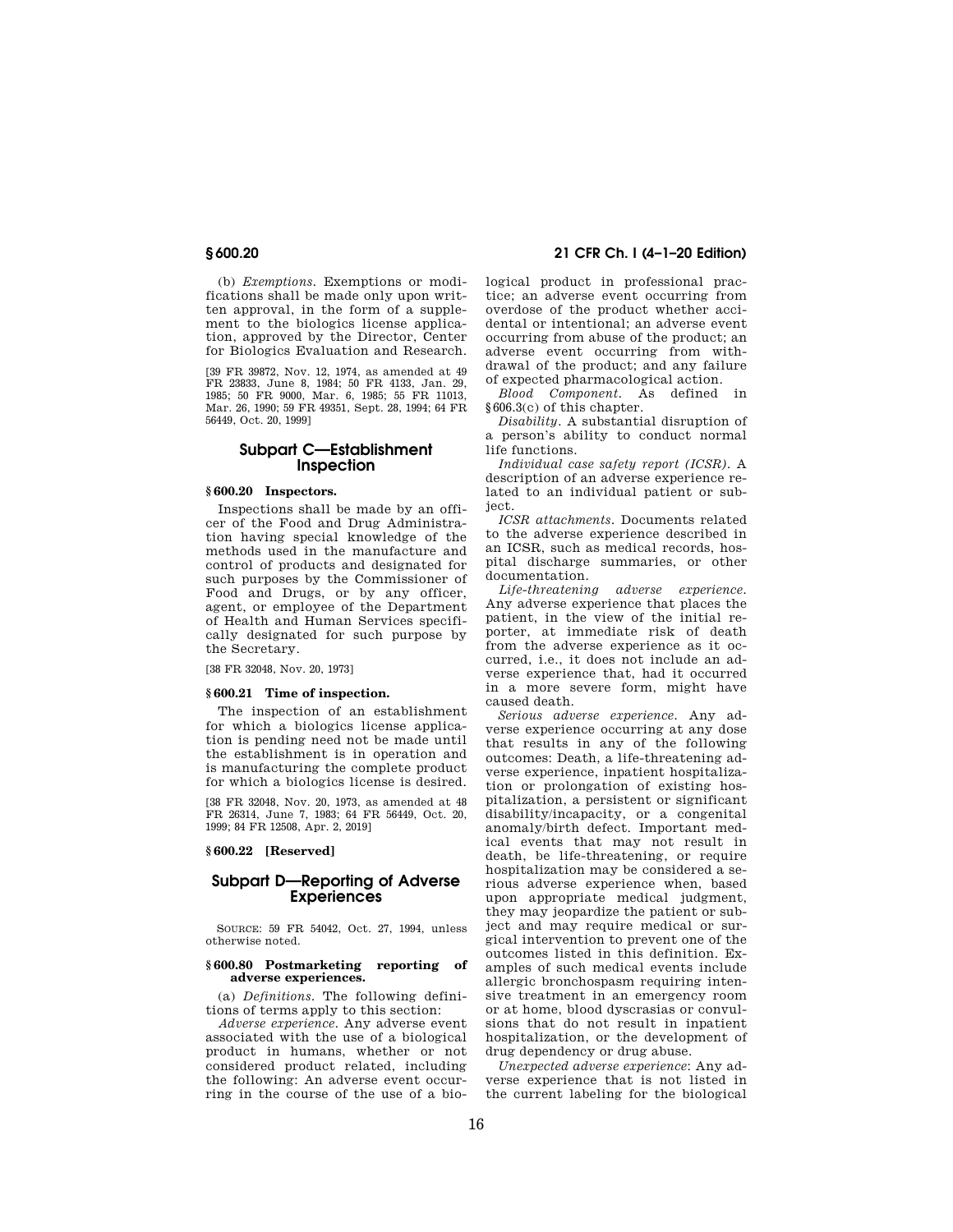product. This includes events that may be symptomatically and pathophysiologically related to an event listed in the labeling, but differ from the event because of greater severity or specificity. For example, under this definition, hepatic necrosis would be unexpected (by virtue of greater severity) if the labeling only referred to elevated hepatic enzymes or hepatitis. Similarly, cerebral thromboembolism and cerebral vasculitis would be unexpected (by virtue of greater specificity) if the labeling only listed cerebral vascular accidents. ''Unexpected,'' as used in this definition, refers to an adverse experience that has not been previously observed (i.e., included in the labeling) rather than from the perspective of such experience not being anticipated from the pharmacological properties of the pharmaceutical product.

(b) *Review of adverse experiences.* Any person having a biologics license under §601.20 of this chapter must promptly review all adverse experience information pertaining to its product obtained or otherwise received by the applicant from any source, foreign or domestic, including information derived from commercial marketing experience, postmarketing clinical investigations, postmarketing epidemiological/surveillance studies, reports in the scientific literature, and unpublished scientific papers. Applicants are not required to resubmit to FDA adverse product experience reports forwarded to the applicant by FDA; applicants, however, must submit all followup information on such reports to FDA. Any person subject to the reporting requirements under paragraph (c) of this section must also develop written procedures for the surveillance, receipt, evaluation, and reporting of postmarketing adverse experiences to FDA.

(c) *Reporting requirements.* The applicant must submit to FDA postmarketing 15-day Alert reports and periodic safety reports pertaining to its biological product as described in this section. These reports must be submitted to the Agency in electronic format as described in paragraph (h)(1) of this section, except as provided in paragraph  $(h)(2)$  of this section.

(1)(i) *Postmarketing 15-day ''Alert reports''.* The applicant must report each adverse experience that is both serious and unexpected, whether foreign or domestic, as soon as possible but no later than 15 calendar days from initial receipt of the information by the applicant.

(ii) *Postmarketing 15-day ''Alert reports''—followup.* The applicant must promptly investigate all adverse experiences that are the subject of these postmarketing 15-day Alert reports and must submit followup reports within 15 calendar days of receipt of new information or as requested by FDA. If additional information is not obtainable, records should be maintained of the unsuccessful steps taken to seek additional information.

(iii) *Submission of reports.* The requirements of paragraphs  $(c)(1)(i)$  and  $(c)(1)(ii)$  of this section, concerning the submission of postmarketing 15-day Alert reports, also apply to any person whose name appears on the label of a licensed biological product as a manufacturer, packer, distributor, shared manufacturer, joint manufacturer, or any other participant involved in divided manufacturing. To avoid unnecessary duplication in the submission to FDA of reports required by paragraphs  $(c)(1)(i)$  and  $(c)(1)(ii)$  of this section, obligations of persons other than the applicant of the final biological product may be met by submission of all reports of serious adverse experiences to the applicant of the final product. If a person elects to submit adverse experience reports to the applicant rather than to FDA, the person must submit, by any appropriate means, each report to the applicant within 5 calendar days of initial receipt of the information by the person, and the applicant must then comply with the requirements of this section. Under this circumstance, a person who elects to submit reports to the applicant of the final product shall maintain a record of this action which must include:

(A) A copy of all adverse biological product experience reports submitted to the applicant of the final product;

(B) The date the report was received by the person;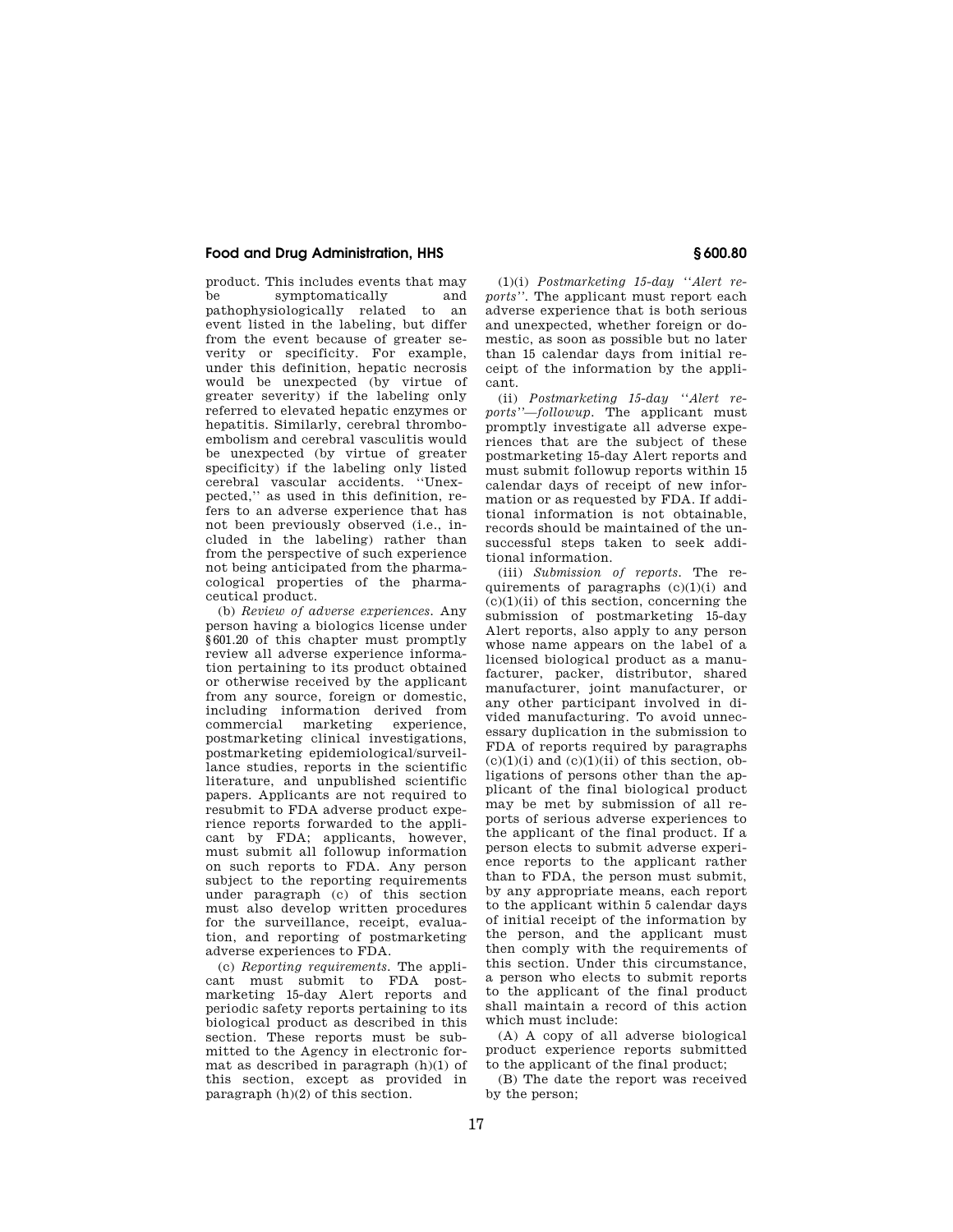(C) The date the report was submitted to the applicant of the final product; and—

(D) The name and address of the applicant of the final product.

(2) *Periodic adverse experience reports.*  (i) The applicant must report each adverse experience not reported under paragraph  $(c)(1)(i)$  of this section at quarterly intervals, for 3 years from the date of issuance of the biologics license, and then at annual intervals. The applicant must submit each quarterly report within 30 days of the close of the quarter (the first quarter beginning on the date of issuance of the biologics license) and each annual report within 60 days of the anniversary date of the issuance of the biologics license. Upon written notice, FDA may extend or reestablish the requirement that an applicant submit quarterly reports, or require that the applicant submit reports under this section at different times than those stated. Followup information to adverse experiences submitted in a periodic report may be submitted in the next periodic report.

(ii) Each periodic report is required to contain:

(A) *Descriptive information.* (*1*) A narrative summary and analysis of the information in the report;

(*2*) An analysis of the 15-day Alert reports submitted during the reporting interval (all 15-day Alert reports being appropriately referenced by the applicant's patient identification code for nonvaccine biological product reports or by the unique case identification number for vaccine reports, adverse reaction term(s), and date of submission to FDA);

(*3*) A history of actions taken since the last report because of adverse experiences (for example, labeling changes or studies initiated);

(*4*) An index consisting of a line listing of the applicant's patient identification code for nonvaccine biological product reports or by the unique case identification number for vaccine reports and adverse reaction term(s) for ICSRs submitted under paragraph  $(c)(2)(ii)(B)$  of this section; and

(B) *ICSRs for serious, expected and, nonserious adverse experiences.* An ICSR for each adverse experience not reported under paragraph  $(c)(1)(i)$  of this

**§ 600.80 21 CFR Ch. I (4–1–20 Edition)** 

section (all serious, expected and nonserious adverse experiences). All such ICSRs must be submitted to FDA (either individually or in one or more batches) within the timeframe specified in paragraph  $(c)(2)(i)$  of this section. ICSRs must only be submitted to FDA once.

(iii) Periodic reporting, except for information regarding 15-day Alert reports, does not apply to adverse experience information obtained from postmarketing studies (whether or not conducted under an investigational new drug application), from reports in the scientific literature, and from foreign marketing experience.

(d) *Scientific literature.* A 15-day Alert report based on information in the scientific literature must be accompanied by a copy of the published article. The 15-day Alert reporting requirements in paragraph  $(c)(1)(i)$  of this section (i.e., serious, unexpected adverse experiences) apply only to reports found in scientific and medical journals either as case reports or as the result of a formal clinical trial.

(e) *Postmarketing studies.* Applicants are not required to submit a 15-day Alert report under paragraph (c) of this section for an adverse experience obtained from a postmarketing clinical study (whether or not conducted under a biological investigational new drug application) unless the applicant concludes that there is a reasonable possibility that the product caused the adverse experience.

(f) *Information reported on ICSRs for nonvaccine biological products.* ICSRs for nonvaccine biological products include the following information:

(1) *Patient information.* 

(i) Patient identification code;

(ii) Patient age at the time of adverse experience, or date of birth;

(iii) Patient gender; and

(iv) Patient weight.

(2) *Adverse experience.* 

(i) Outcome attributed to adverse experience;

(ii) Date of adverse experience;

(iii) Date of report;

(iv) Description of adverse experience (including a concise medical narrative);

(v) Adverse experience term(s);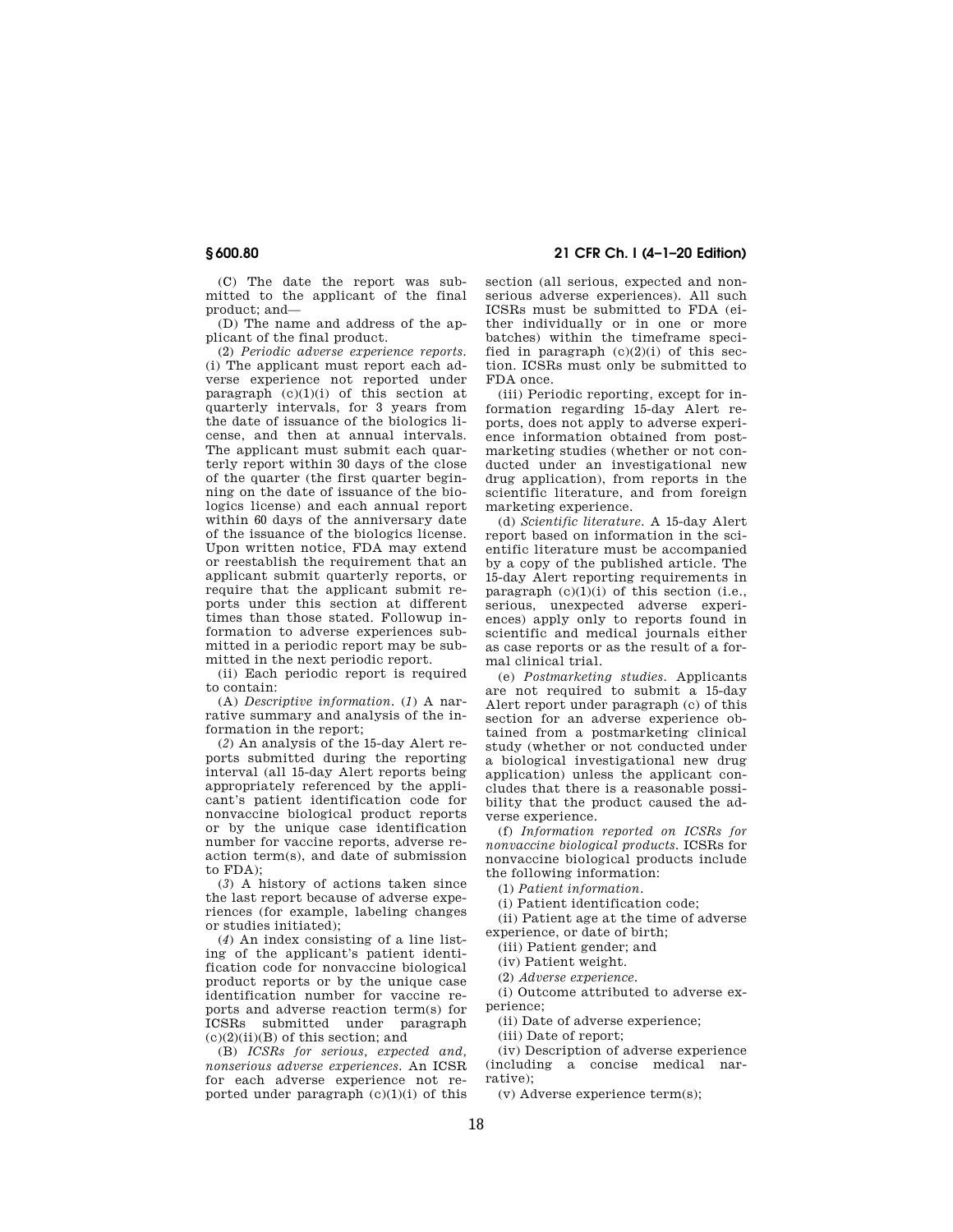(vi) Description of relevant tests, including dates and laboratory data; and (vii) Other relevant patient history,

including preexisting medical conditions. (3) *Suspect medical product(s).* 

 $(i)$  Name;

(ii) Dose, frequency, and route of administration used;

(iii) Therapy dates;

(iv) Diagnosis for use (indication);

(v) Whether the product is a combination product as defined in §3.2(e) of this chapter;

(vi) Whether the product is a prescription or nonprescription product;

(vii) Whether adverse experience abated after product use stopped or dose reduced;

(viii) Whether adverse experience reappeared after reintroduction of the product;

(ix) Lot number;

(x) Expiration date;

(xi) National Drug Code (NDC) number, or other unique identifier; and

(xii) Concomitant medical products and therapy dates.

(4) *Initial reporter information.* 

(i) Name, address, and telephone number;

(ii) Whether the initial reporter is a health care professional; and

(iii) Occupation, if a health care professional.

(5) *Applicant information.* 

(i) Applicant name and contact office address;

(ii) Telephone number;

(iii) Report source, such as spontaneous, literature, or study;

(iv) Date the report was received by applicant;

(v) Application number and type;

(vi) Whether the ICSR is a 15-day ''Alert report'';

(vii) Whether the ICSR is an initial report or followup report; and

(viii) Unique case identification number, which must be the same in the initial report and any subsequent followup report(s).

(g) *Information reported on ICSRs for vaccine products.* ICSRs for vaccine products include the following information:

(1) *Patient information.* 

(i) Patient name, address, telephone number;

(ii) Patient age at the time of vaccination, or date of birth;

(iii) Patient gender; and

(iv) Patient birth weight for children under age 5.

(2) *Adverse experience.* 

(i) Outcome attributed to adverse experience;

(ii) Date and time of adverse experience;

(iii) Date of report;

(iv) Description of adverse experience (including a concise medical narrative);

(v) Adverse experience term(s);

(vi) Illness at the time of vaccination;

(vii) Description of relevant tests, including dates and laboratory data; and

(viii) Other relevant patient history, including preexisting medical conditions.

(3) *Suspect medical product(s), including vaccines administered on the same date.* 

(i) Name;

(ii) Dose, frequency, and route or site of administration used;

(iii) Number of previous vaccine doses;

(iv) Vaccination date(s) and time(s);

(v) Diagnosis for use (indication);

(vi) Whether the product is a combination product (as defined in §3.2(e) of this chapter);

(vii) Whether the adverse experience abated after product use stopped or dose reduced;

(viii) Whether the adverse experience reappeared after reintroduction of the product;

(ix) Lot number;

(x) Expiration date;

(xi) National Drug Code (NDC) number, or other unique identifier; and

(xii) Concomitant medical products and therapy dates.

(4) *Vaccine(s) administered in the 4 weeks prior to the vaccination date.* 

(i) Name of vaccine;

(ii) Manufacturer;

(iii) Lot number;

(iv) Route or site of administration;

(v) Date given; and

(vi) Number of previous doses.

(5) *Initial reporter information.* 

(i) Name, address, and telephone number;

(ii) Whether the initial reporter is a health care professional; and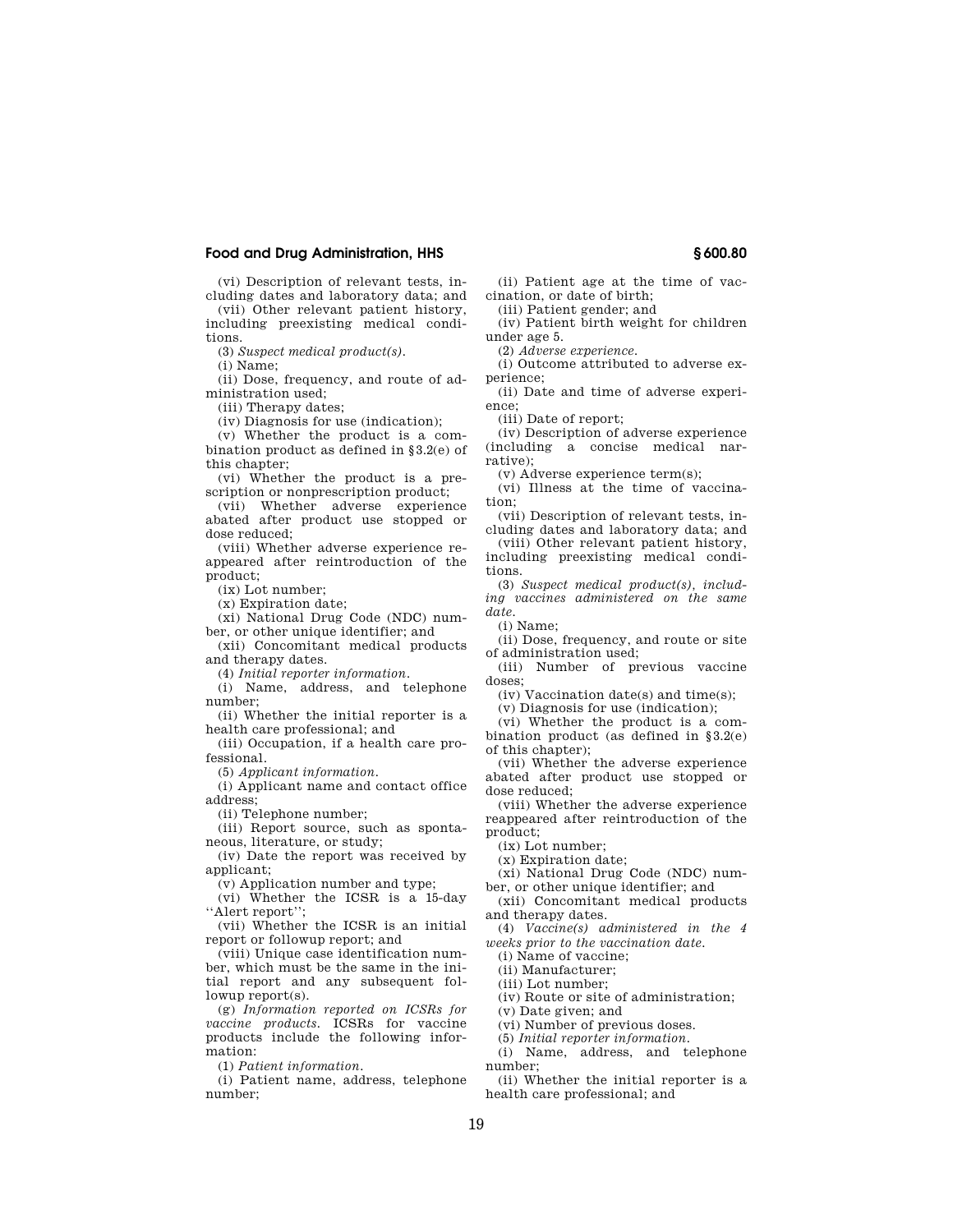(iii) Occupation, if a health care professional.

(6) *Facility and personnel where vaccine was administered.* 

(i) Name of person who administered vaccine;

(ii) Name of responsible physician at facility where vaccine was administered; and

(iii) Name, address (including city, county, and state), and telephone number of facility where vaccine was administered.

(7) *Applicant information.* 

(i) Applicant name and contact office address;

(ii) Telephone number;

(iii) Report source, such as spontaneous, literature, or study;

(iv) Date received by applicant;

(v) Application number and type;

(vi) Whether the ICSR is a 15-day ''Alert report'';

(vii) Whether the ICSR is an initial report or followup report; and

(viii) Unique case identification number, which must be the same in the initial report and any subsequent followup report(s).

(h) *Electronic format for submissions.*  (1) Safety report submissions, including ICSRs, ICSR attachments, and the descriptive information in periodic reports, must be in an electronic format that FDA can process, review, and archive. FDA will issue guidance on how to provide the electronic submission (e.g., method of transmission, media, file formats, preparation and organization of files).

(2) Persons subject to the requirements of paragraph (c) of this section may request, in writing, a temporary waiver of the requirements in paragraph (h)(1) of this section. These waivers will be granted on a limited basis for good cause shown. FDA will issue guidance on requesting a waiver of the requirements in paragraph (h)(1) of this section. Requests for waivers must be submitted in accordance with §600.90.

(i) *Multiple reports.* An applicant should not include in reports under this section any adverse experience that occurred in clinical trials if they were previously submitted as part of the biologics license application. If a report refers to more than one biological product marketed by an applicant,

## **§ 600.80 21 CFR Ch. I (4–1–20 Edition)**

the applicant should submit the report to the biologics license application for the product listed first in the report.

(j) *Patient privacy.* For nonvaccine biological products, an applicant should not include in reports under this section the names and addresses of individual patients; instead, the applicant should assign a unique code for identification of the patient. The applicant should include the name of the reporter from whom the information was received as part of the initial reporter information, even when the reporter is the patient. The names of patients, health care professionals, hospitals, and geographical identifiers in adverse experience reports are not releasable to the public under FDA's public information regulations in part 20 of this chapter. For vaccine adverse experience reports, these data will become part of the CDC Privacy Act System 09–20–0136, ''Epidemiologic Studies and Surveillance of Disease Problems.'' Information identifying the person who received the vaccine or that person's legal representative will not be made available to the public, but may be available to the vaccinee or legal representative.

(k) *Recordkeeping.* The applicant must maintain for a period of 10 years records of all adverse experiences known to the applicant, including raw data and any correspondence relating to the adverse experiences.

(l) *Revocation of biologics license.* If an applicant fails to establish and maintain records and make reports required under this section with respect to a licensed biological product, FDA may revoke the biologics license for such a product in accordance with the procedures of §601.5 of this chapter.

(m) *Exemptions.* Manufacturers of the following listed products are not required to submit adverse experience reports under this section:

(1) Whole blood or components of whole blood.

(2) In vitro diagnostic products, including assay systems for the detection of antibodies or antigens to retroviruses. These products are subject to the reporting requirements for devices.

(n) *Disclaimer.* A report or information submitted by an applicant under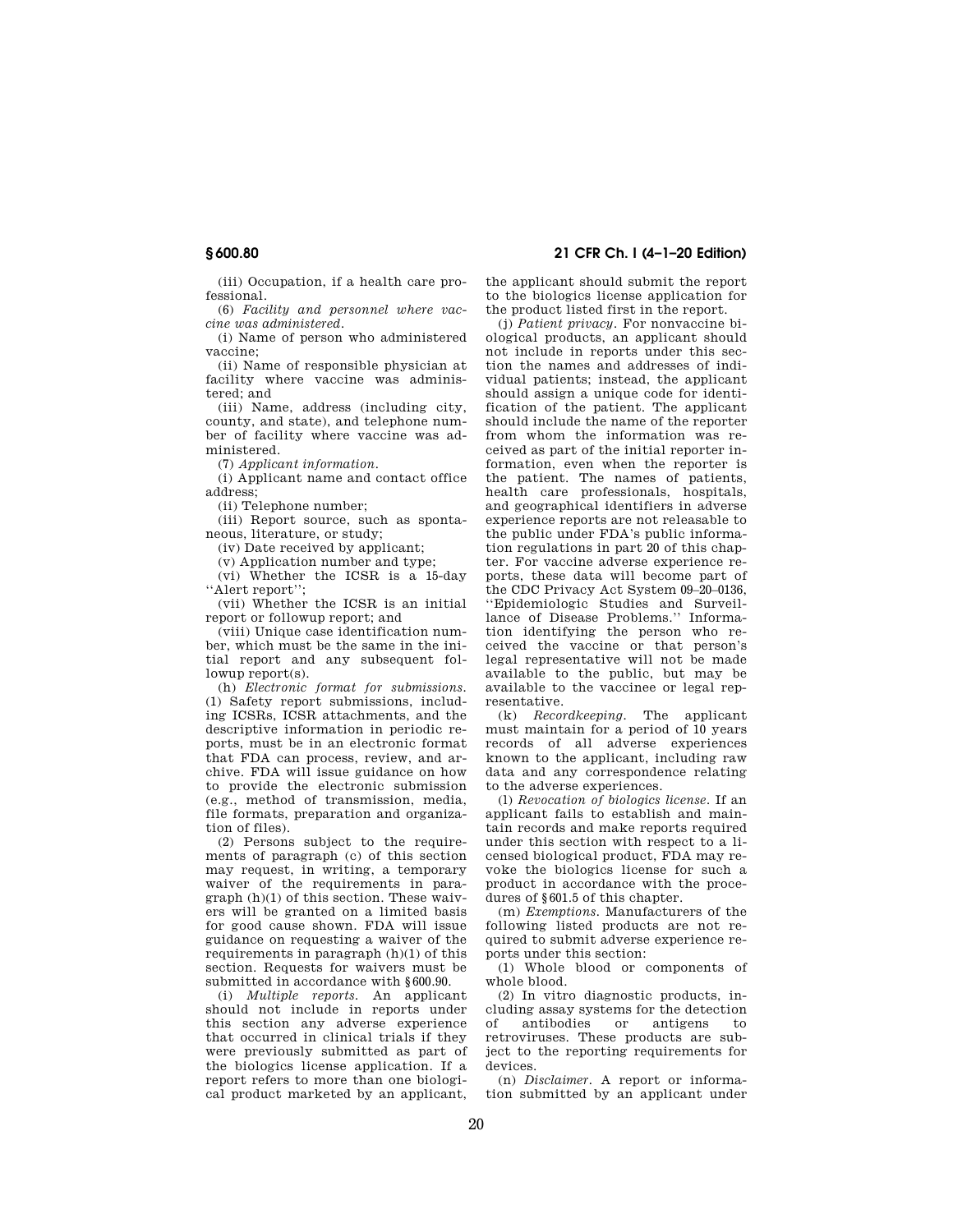this section (and any release by FDA of that report or information) does not necessarily reflect a conclusion by the applicant or FDA that the report or information constitutes an admission that the biological product caused or contributed to an adverse effect. An applicant need not admit, and may deny, that the report or information submitted under this section constitutes an admission that the biological product caused or contributed to an adverse effect. For purposes of this provision, this paragraph also includes any person reporting under paragraph  $(c)(1)(iii)$  of this section.

[59 FR 54042, Oct. 27, 1994, as amended at 62 FR 34168, June 25, 1997; 62 FR 52252, Oct. 7, 1997; 63 FR 14612, Mar. 26, 1998; 64 FR 56449, Oct. 20, 1999; 70 FR 14982, Mar. 24, 2005; 79 FR 33090, June 10, 2014]

#### **§ 600.81 Distribution reports.**

(a) *Reporting requirements.* The applicant must submit to the Center for Biologics Evaluation and Research or the Center for Drug Evaluation and Research, information about the quantity of the product distributed under the biologics license, including the quantity distributed to distributors. The interval between distribution reports must be 6 months. Upon written notice, FDA may require that the applicant submit distribution reports under this section at times other than every 6 months. The distribution report must consist of the bulk lot number (from which the final container was filled), the fill lot numbers for the total number of dosage units of each strength or potency distributed (e.g., fifty thousand per 10-milliliter vials), the label lot number (if different from fill lot number), labeled date of expiration, number of doses in fill lot/label lot, date of release of fill lot/label lot for distribution at that time. If any significant amount of a fill lot/label lot is returned, include this information. Disclosure of financial or pricing data is not required. As needed, FDA may require submission of more detailed product distribution information. Upon written notice, FDA may require that the applicant submit reports under this section at times other than those stated. Requests by an applicant to submit reports at times other than those stated should be made as a request for a waiver under §600.90.

(b)(1) *Electronic format.* Except as provided for in paragraph (b)(2) of this section, the distribution reports required under paragraph (a) of this section must be submitted to the Agency in an electronic format that FDA can process, review, and archive. FDA will issue guidance on how to provide the electronic submission (e.g., method of transmission, media, file formats, preparation and organization of files).

(2) *Waivers.* An applicant may request, in writing, a temporary waiver of the requirements in paragraph (b)(1) of this section. These waivers will be granted on a limited basis for good cause shown. FDA will issue guidance on requesting a waiver of the requirements in paragraph  $(b)(1)$  of this section. Requests for waivers must be submitted in accordance with §600.90.

[59 FR 54042, Oct. 27, 1994, as amended at 64 FR 56449, Oct. 20, 1999; 70 FR 14983, Mar. 24, 2005; 79 FR 33091, June 10, 2014]

#### **§ 600.82 Notification of a permanent discontinuance or an interruption in manufacturing.**

(a) *Notification of a permanent discontinuance or an interruption in manufacturing.* (1) An applicant of a biological product, other than blood or blood components for transfusion, which is licensed under section 351 of the Public Health Service Act, and which may be dispensed only under prescription under section 503(b)(1) of the Federal Food, Drug, and Cosmetic Act (21 U.S.C. 353(b)(1)), must notify FDA in writing of a permanent discontinuance of manufacture of the biological product or an interruption in manufacturing of the biological product that is likely to lead to a meaningful disruption in supply of that biological product in the United States if:

(i) The biological product is life supporting, life sustaining, or intended for use in the prevention or treatment of a debilitating disease or condition, including any such biological product used in emergency medical care or during surgery; and

(ii) The biological product is not a radiopharmaceutical biological product.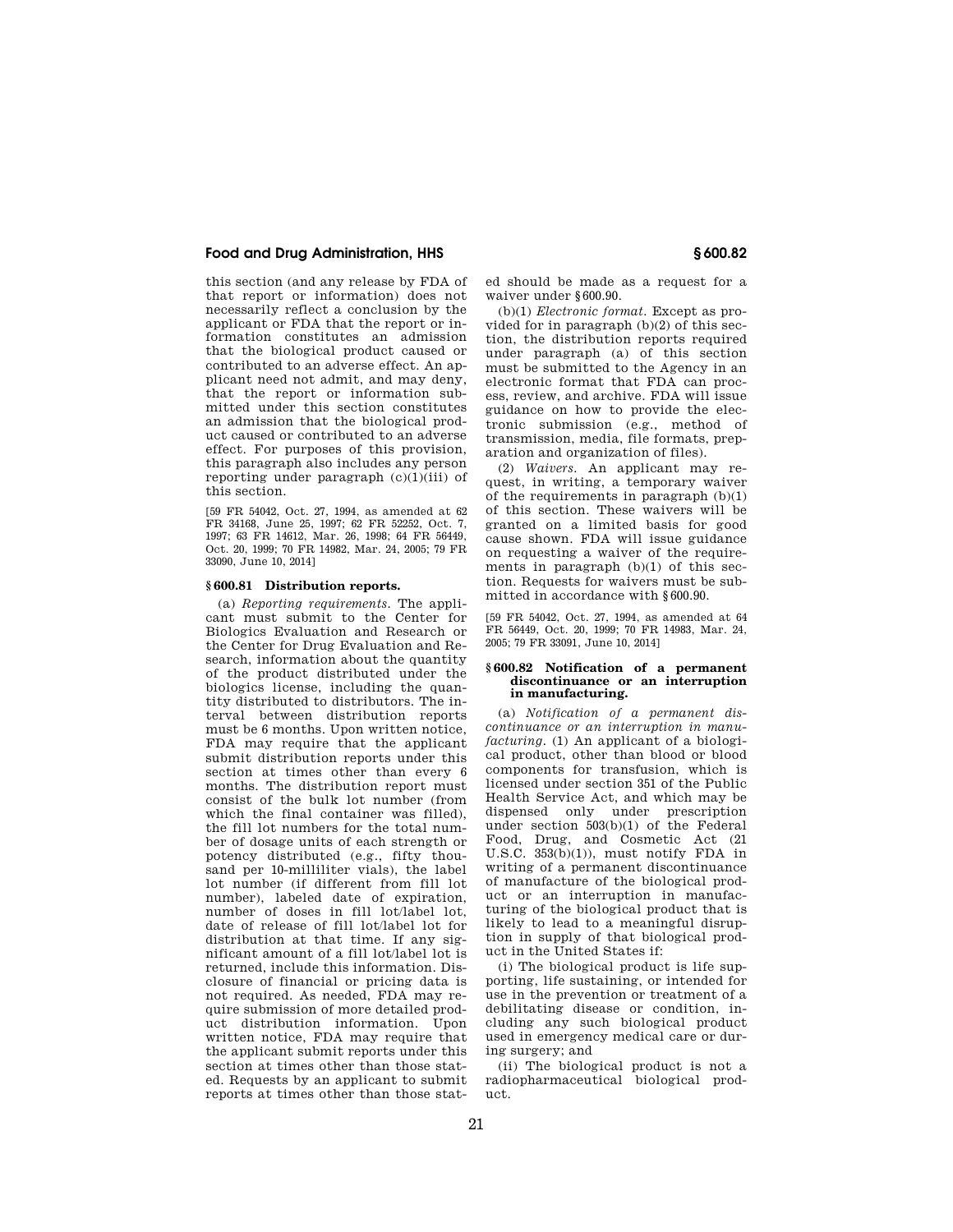(2) An applicant of blood or blood components for transfusion, which is licensed under section 351 of the Public Health Service Act, and which may be dispensed only under prescription under section 503(b) of the Federal Food, Drug, and Cosmetic Act, must notify FDA in writing of a permanent discontinuance of manufacture of any product listed in its license or an interruption in manufacturing of any such product that is likely to lead to a significant disruption in supply of that product in the United States if:

(i) The product is life supporting, life sustaining, or intended for use in the prevention or treatment of a debilitating disease or condition, including any such product used in emergency medical care or during surgery; and

(ii) The applicant is a manufacturer of a significant percentage of the U.S. blood supply.

(b) *Submission and timing of notification.* Notifications required by paragraph (a) of this section must be submitted to FDA electronically in a format that FDA can process, review, and archive:

(1) At least 6 months prior to the date of the permanent discontinuance or interruption in manufacturing; or

(2) If 6 months' advance notice is not possible because the permanent discontinuance or interruption in manufacturing was not reasonably anticipated 6 months in advance, as soon as practicable thereafter, but in no case later than 5 business days after such a permanent discontinuance or interruption in manufacturing occurs.

(c) *Information included in notification.*  Notifications required by paragraph (a) of this section must include the following information:

(1) The name of the biological product subject to the notification, including the National Drug Code for such biological product, or an alternative standard for identification and labeling that has been recognized as acceptable by the Center Director;

(2) The name of the applicant of the biological product;

(3) Whether the notification relates to a permanent discontinuance of the biological product or an interruption in manufacturing of the biological product;

**§ 600.82 21 CFR Ch. I (4–1–20 Edition)** 

(4) A description of the reason for the permanent discontinuance or interruption in manufacturing; and

(5) The estimated duration of the interruption in manufacturing.

(d)(1) *Public list of biological product shortages.* FDA will maintain a publicly available list of biological products that are determined by FDA to be in shortage. This biological product shortages list will include the following information:

(i) The names and National Drug Codes for such biological products, or the alternative standards for identification and labeling that have been recognized as acceptable by the Center Director;

(ii) The name of each applicant for such biological products;

(iii) The reason for the shortage, as determined by FDA, selecting from the following categories: Requirements related to complying with good manufacturing practices; regulatory delay; shortage of an active ingredient; shortage of an inactive ingredient component; discontinuation of the manufacture of the biological product; delay in shipping of the biological product; demand increase for the biological product; or other reason; and

(iv) The estimated duration of the shortage.

(2) *Confidentiality.* FDA may choose not to make information collected to implement this paragraph available on the biological product shortages list or available under section 506C(c) of the Federal Food, Drug, and Cosmetic Act  $(21 \text{ U.S.C. } 356c(c))$  if FDA determines that disclosure of such information would adversely affect the public health (such as by increasing the possibility of hoarding or other disruption of the availability of the biological product to patients). FDA will also not provide information on the public shortages list or under section 506C(c) of the Federal Food, Drug, and Cosmetic Act that is protected by 18 U.S.C. 1905 or 5 U.S.C. 552(b)(4), including trade secrets and commercial or financial information that is considered confidential or privileged under §20.61 of this chapter.

(e) *Noncompliance letters.* If an applicant fails to submit a notification as required under paragraph (a) of this